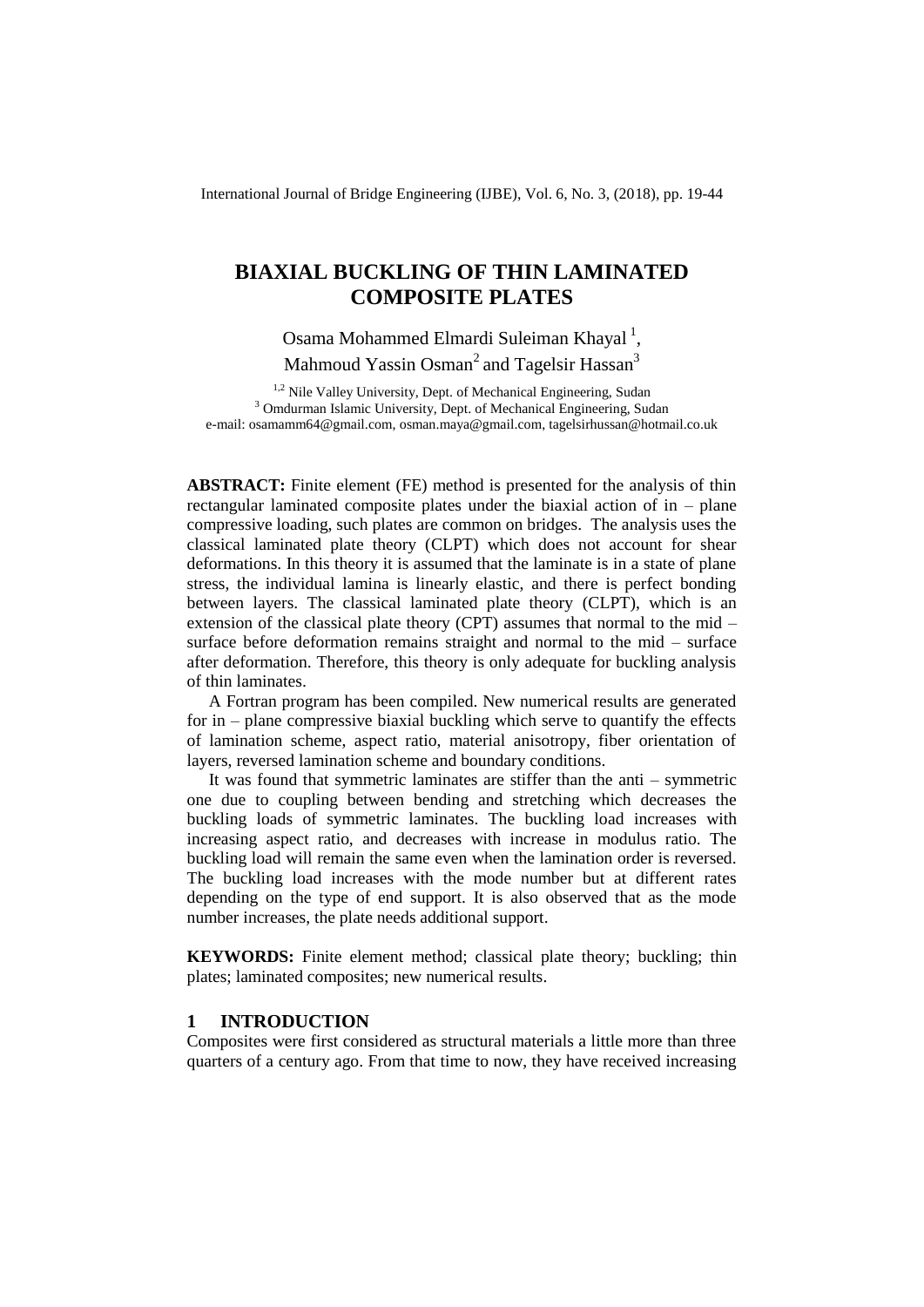attention in all aspects of material science, manufacturing technology, and theoretical analysis, such plates are common on bridges.

The term composite could mean almost anything if taken at face value, since all materials are composites of dissimilar subunits if examined at close enough details. But in modern materials engineering, the term usually refers to a matrix material that is reinforced with fibers. For instance, the term "FRP" which refers to Fiber Reinforced Plastic usually indicates a thermosetting polyester matrix containing glass fibers, and this particular composite has the lion's share of today commercial market.

Many composites used today are at the leading edge of materials technology, with performance and costs appropriate to ultra-demanding applications such as space crafts. But heterogeneous materials combining the best aspects of dissimilar constituents have been used by nature for millions of years. Ancient societies, imitating nature, used this approach as well: The book of Exodus speaks of using straw to reinforce mud in brick making, without which the bricks would have almost no strength. Here in Sudan, people from ancient times dated back to Meroe civilization, and up to now used zibala (i.e. animals' dung) mixed with mud as a strong building material.

As seen in table 1 below, which is cited by David Roylance [1], Stephen et al. [2], Turvey et al. [3], and Mahmoud Yassin Osman and Osama Mohammed Elmardi [4], [5], [6] and [7], the fibers used in modern composites have strengths and stiffnesses far above those of traditional structural materials. The high strengths of the glass fibers are due to processing that avoids the internal or external textures flaws which normally weaken glass, and the strength and stiffness of polymeric aramid fiber is a consequence of the nearly perfect alignment of the molecular chains with the fiber axis.

| Material                   | E          | $\sigma_{\scriptscriptstyle b}$ | $\varepsilon_b$ | $\rho$     | $E/\rho$  | $\sigma_b$ / $\rho$ |
|----------------------------|------------|---------------------------------|-----------------|------------|-----------|---------------------|
|                            | $(GN/m^2)$ | (GN/m <sup>2</sup> )            | $(\%)$          | $(Mg/m^3)$ | (MN.m/kg) | (MN.m/kg)           |
| $E$ -glass                 | 72.4       | 2.4                             | 2.6             | 2.54       | 28.5      | 0.95                |
| S-glass                    | 85.5       | 4.5                             | 2.0             | 2.49       | 34.3      | 1.8                 |
| Aramid                     | 124        | 3.6                             | 2.3             | 1.45       | 86        | 2.5                 |
| Boron                      | 400        | 3.5                             | 1.0             | 2.45       | 163       | 1.43                |
| H <sub>S</sub><br>graphite | 253        | 4.5                             | 1.1             | 1.80       | 140       | 2.5                 |
| H M<br>graphite            | 520        | 2.4                             | 0.6             | 1.85       | 281       | 1.3                 |

*Table 1.* Properties of composite reinforcing fibers

Where E is Young's modulus,  $\sigma_b$  is the breaking stress,  $\varepsilon_b$  is the breaking strain, and  $\rho$  is the mass density.

The theory used in the present work comes under the class of displacementbased theories. Extensions of these theories which include the linear terms in z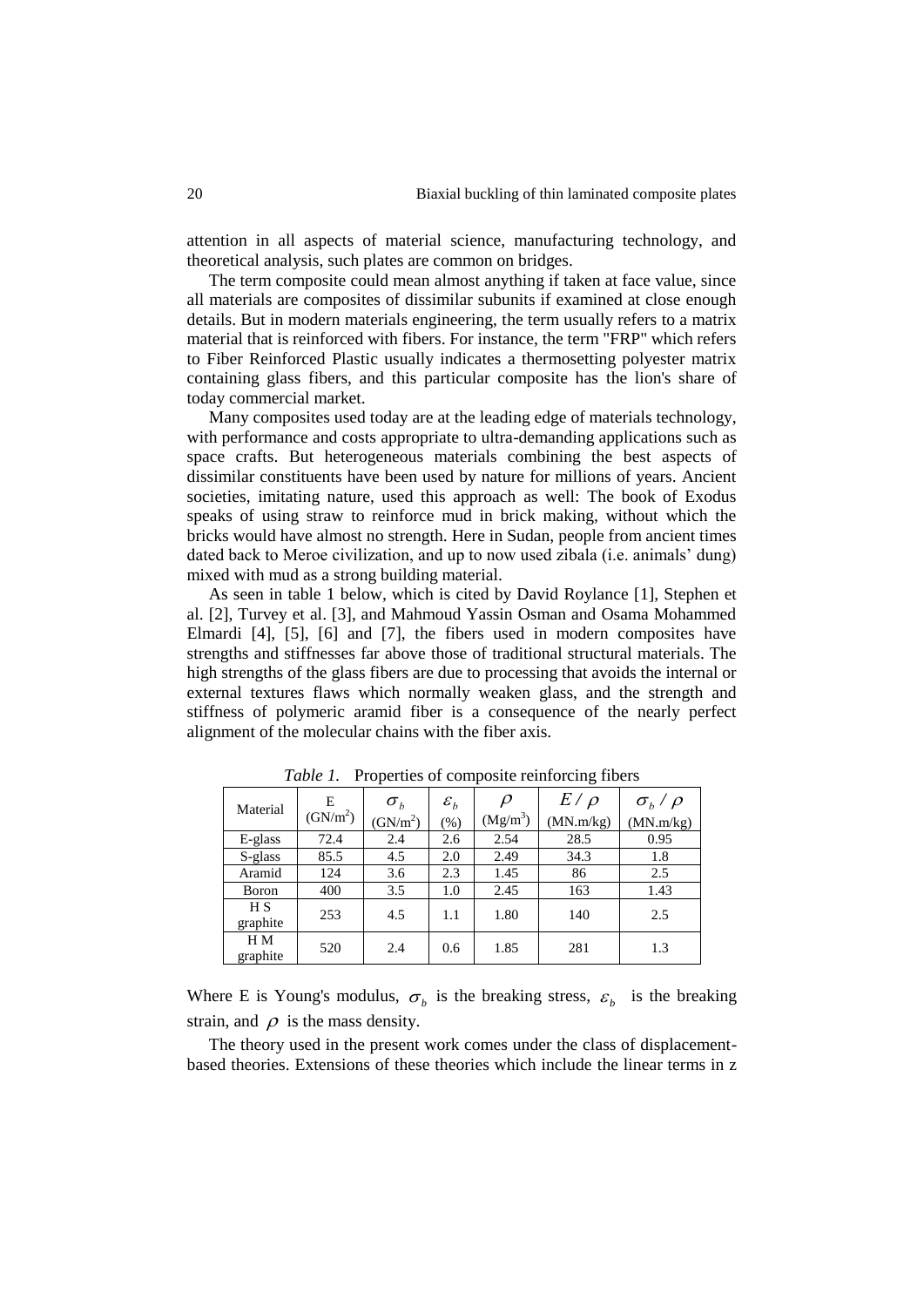in u and v and only the constant term in w, to account for higher – order variations and to laminated plates, can be found in the work of Yang, Norris and Stavsky [8], Whitney and Pagano [9], Phan and Reddy [10] and Mahmoud Yassin Osman and Osama Mohammed Elmardi [11]. In the present work, classical plate theory is used, which is appropriate for thin laminated plates. In the present study, the composite media are assumed free of imperfections i.e. initial geometrical imperfections due to initial distortion of the structure, and material and / or constructional imperfections such as broken fibers, delaminated regions, cracks in the matrix material, foreign inclusions and small voids which are due to inconvenient selection of fibers / matrix materials and manufacturing defects. Therefore, the fibers and matrix are assumed perfectly bonded.

## **2 MATHEMATICAL FORMULATIONS**

Consider a thin plate of length a, breadth b, and thickness h as shown in Figure 1(a), subjected to in – plane loads  $R_x$ ,  $R_y$  and  $R_{xy}$  as shown in Figure 1(b). The in – plane displacements  $u(x, y, z)$  and  $v(x, y, z)$ , can be expressed in terms of the out – of – plane displacement  $w(x, y)$  as shown below.

 $\mathbf{v}$ 

$$
u = -z \frac{\partial w}{\partial x}
$$
  
(1)  

$$
\partial w
$$

$$
\begin{array}{c|c}\n\hline\n\end{array}
$$
\nMid-plane

\n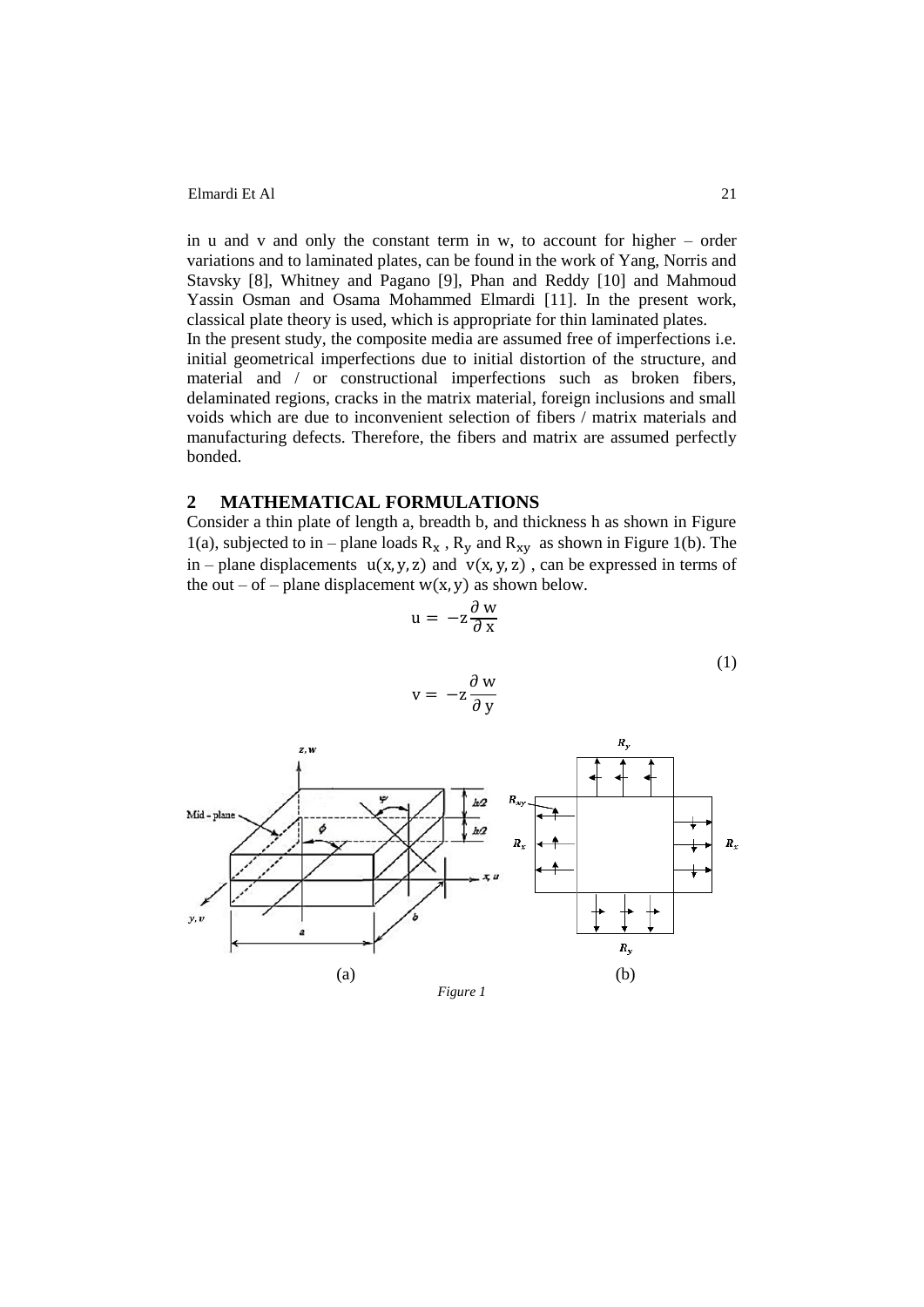

*Figure 2.* Geometry of an n-Layered laminate

The plate shown in figure 1(a) is constructed of an arbitrary number of orthotropic layers bonded together as in figure 2 above. The strain – displacement relations according to the large deformation theory are:

$$
\epsilon_{x} = \frac{\partial u}{\partial x} + \frac{1}{2} \left( \frac{\partial w}{\partial x} \right)^{2} = -z \frac{\partial^{2} w}{\partial x^{2}} + \frac{1}{2} \left( \frac{\partial w}{\partial x} \right)^{2}
$$

$$
\epsilon_{y} = \frac{\partial v}{\partial y} + \frac{1}{2} \left( \frac{\partial w}{\partial y} \right)^{2} = -z \frac{\partial^{2} w}{\partial y^{2}} + \frac{1}{2} \left( \frac{\partial w}{\partial y} \right)^{2}
$$

$$
\epsilon_{xy} = \frac{\partial v}{\partial x} + \frac{\partial u}{\partial y} + \frac{\partial w}{\partial x} \frac{\partial w}{\partial y} = -2z \frac{\partial^{2} w}{\partial x \partial y} + \frac{\partial w}{\partial x} \frac{\partial w}{\partial y}
$$

These can be written as:

$$
\varepsilon=\varepsilon_1+\,\varepsilon_2
$$

Where,  $\epsilon = [\epsilon_x \epsilon_y \epsilon_{xy}]^T$  and  $\epsilon_1$  and  $\epsilon_2$  represent the linear and non – linear parts of the strain, i.e.

$$
\epsilon_1 = -z \left[ \frac{\partial^2 w}{\partial x^2} \quad \frac{\partial^2 w}{\partial y^2} \quad 2 \frac{\partial w}{\partial x \partial y} \right]^T
$$
 (2)

$$
\epsilon_2 = \frac{1}{2} \left[ \left( \frac{\partial w}{\partial x} \right)^2 \left( \frac{\partial w}{\partial y} \right)^2 2 \frac{\partial w}{\partial x} \frac{\partial w}{\partial y} \right]^T
$$
 (3)

The virtual linear strains can be written as:

$$
\delta \epsilon_1 = -z \left[ \frac{\partial^2}{\partial x^2} \frac{\partial^2}{\partial y^2} 2 \frac{\partial^2}{\partial x \partial y} \right]^T \delta w \tag{4}
$$

The virtual linear strains energy

$$
\delta U = \int_{V} \delta \epsilon_{1}^{T} \sigma dV \tag{5}
$$

Where V denotes volume The stress – strain relations,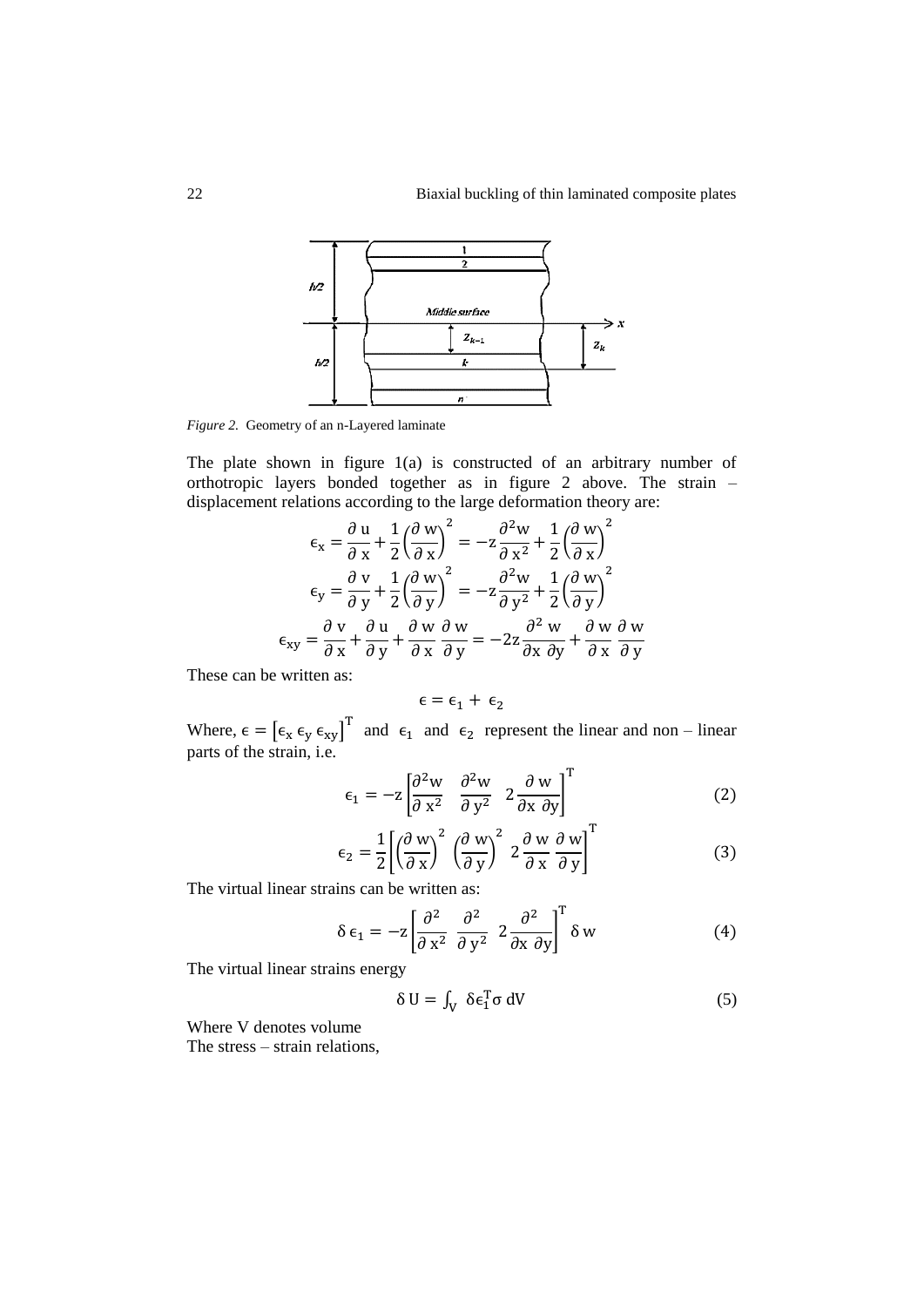$$
\sigma = C \, \varepsilon_1
$$

Where C are the material properties.

$$
C = \begin{bmatrix} C_{11} & C_{12} & C_{16} \\ C_{12} & C_{22} & C_{26} \\ C_{16} & C_{26} & C_{66} \end{bmatrix}
$$

Where  $C_{ij}$  are given in Appendix (A). Substitute for  $\sigma$  in equation (5).

$$
\delta U = \int_{V} \delta \epsilon_1^T C \epsilon_1^T dV \tag{6}
$$

Now express  $w$  in terms of the shape functions N (given in Appendix  $(B)$ ) and nodal displacements  $a^e$ , equation (2) can be written as:

$$
\delta \epsilon_1 = -z \, B \, \delta \, a^e
$$

Where,

$$
B_i = \left[\frac{\partial^2 N_i}{\partial x^2} \frac{\partial^2 N_i}{\partial y^2} \frac{\partial^2 N_i}{\partial x \partial y}\right]^T
$$

Hence equation (6) can be written in the form,

$$
\delta U = \int_V (B \delta a^e)^T (C z^2) (B a^e) dV
$$

or

$$
\delta U = \delta a^{e^T} \int B^T D B a^e dx dy
$$

Where,

$$
D = \sum_{k=1}^n \int_{z_{k-1}}^{z_k} \! \! C \, z^2 \; dz
$$

Hence, the virtual strain energy,

$$
\delta U = \delta a^{e^T} K^e a^e \tag{7}
$$

Where  $K^e$  is the element stiffness matrix, i.e.  $e = \int B^T D B dx dy$  (8) Now equation (3) can be written in the form,

$$
\epsilon_2 = \frac{1}{2} \begin{bmatrix} \frac{\partial w}{\partial x} & 0 \\ 0 & \frac{\partial w}{\partial y} \\ \frac{\partial w}{\partial y} & \frac{\partial w}{\partial x} \end{bmatrix} \begin{bmatrix} \frac{\partial w}{\partial x} \\ \frac{\partial w}{\partial y} \end{bmatrix}
$$

The non – linear virtual strain,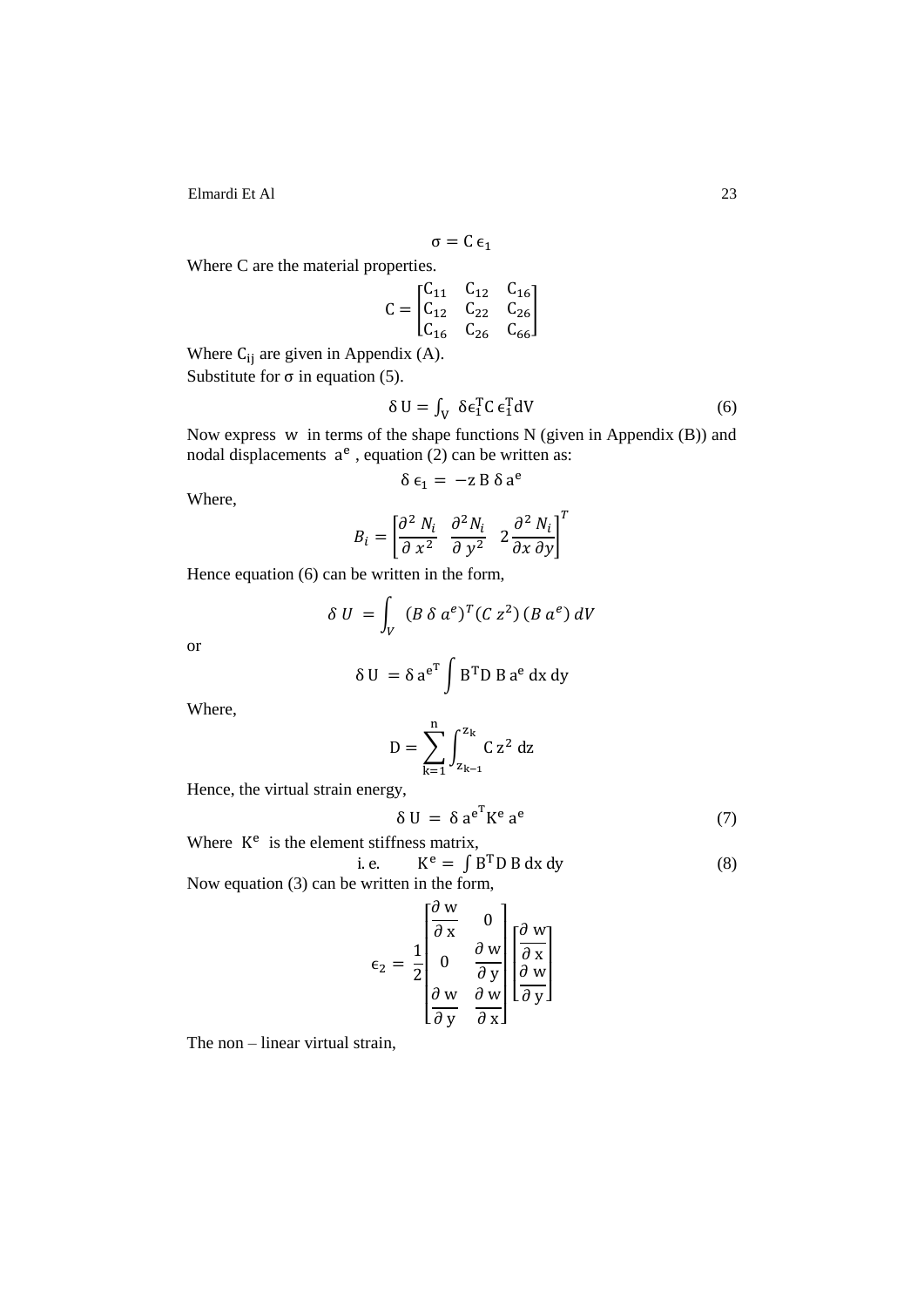$$
\delta \epsilon_2 = \begin{bmatrix} \frac{\partial}{\partial x} \delta w & 0 \\ 0 & \frac{\partial}{\partial y} \delta w \\ \frac{\partial}{\partial y} \delta w & \frac{\partial}{\partial x} \delta w \end{bmatrix} \begin{bmatrix} \frac{\partial w}{\partial x} \\ \frac{\partial w}{\partial y} \end{bmatrix}
$$

The virtual work,

$$
\delta W = \int_{V} \delta \epsilon_{2}^{T} \sigma \, dV = \int_{V} \left[ \frac{\partial w}{\partial x} \frac{\partial w}{\partial y} \right] \begin{bmatrix} \frac{\partial}{\partial x} \delta w & 0 & \frac{\partial}{\partial y} \delta w \\ 0 & \frac{\partial}{\partial y} \delta w & \frac{\partial}{\partial x} \delta w \end{bmatrix} \begin{bmatrix} \sigma_{x} \\ \sigma_{y} \\ \sigma_{xy} \end{bmatrix} dV
$$

$$
\delta W = \int \left[ \frac{\partial w}{\partial x} \frac{\partial w}{\partial y} \right] \begin{bmatrix} \frac{\partial}{\partial x} \delta w & 0 & \frac{\partial}{\partial y} \delta w \\ 0 & \frac{\partial}{\partial y} \delta w & \frac{\partial}{\partial x} \delta w \end{bmatrix} \begin{bmatrix} R_{x} \\ R_{y} \\ R_{xy} \end{bmatrix} dx dy
$$

Where,

$$
[R_x, R_y, R_{xy}] = \int_{-h/2}^{h/2} [\sigma_x, \sigma_y, \sigma_{xy}] dz
$$

And  $\sigma_x$ ,  $\sigma_y$ , and  $\sigma_{xy}$  are the in – plane stresses. The previous equation can be written as:

$$
\delta W = \int \left[ \frac{\partial}{\partial x} \delta w \frac{\partial}{\partial y} \delta w \right] \begin{bmatrix} R_x & R_{xy} \\ R_{xy} & R_y \end{bmatrix} \begin{bmatrix} \frac{\partial w}{\partial x} \\ \frac{\partial w}{\partial y} \end{bmatrix} dx dy
$$

Introducing the shape functions and nodal displacements, we get:

$$
\delta W = \delta a^{e\,T} \int \begin{bmatrix} \frac{\partial N_i}{\partial x} & \frac{\partial N_i}{\partial y} \end{bmatrix} \begin{bmatrix} R_x & R_{xy} \\ R_{xy} & R_y \end{bmatrix} \begin{bmatrix} \frac{\partial N_j}{\partial x} \\ \frac{\partial N_j}{\partial y} \end{bmatrix} a^e dx dy
$$

(9)

Now, let  $R_x = -P_x$ ,  $R_y = -P_y$ , and  $R_{xy} = -P_{xy}$  $\delta W = -\delta a^{e^T} P_x K^{eD} a^e$ 

Where,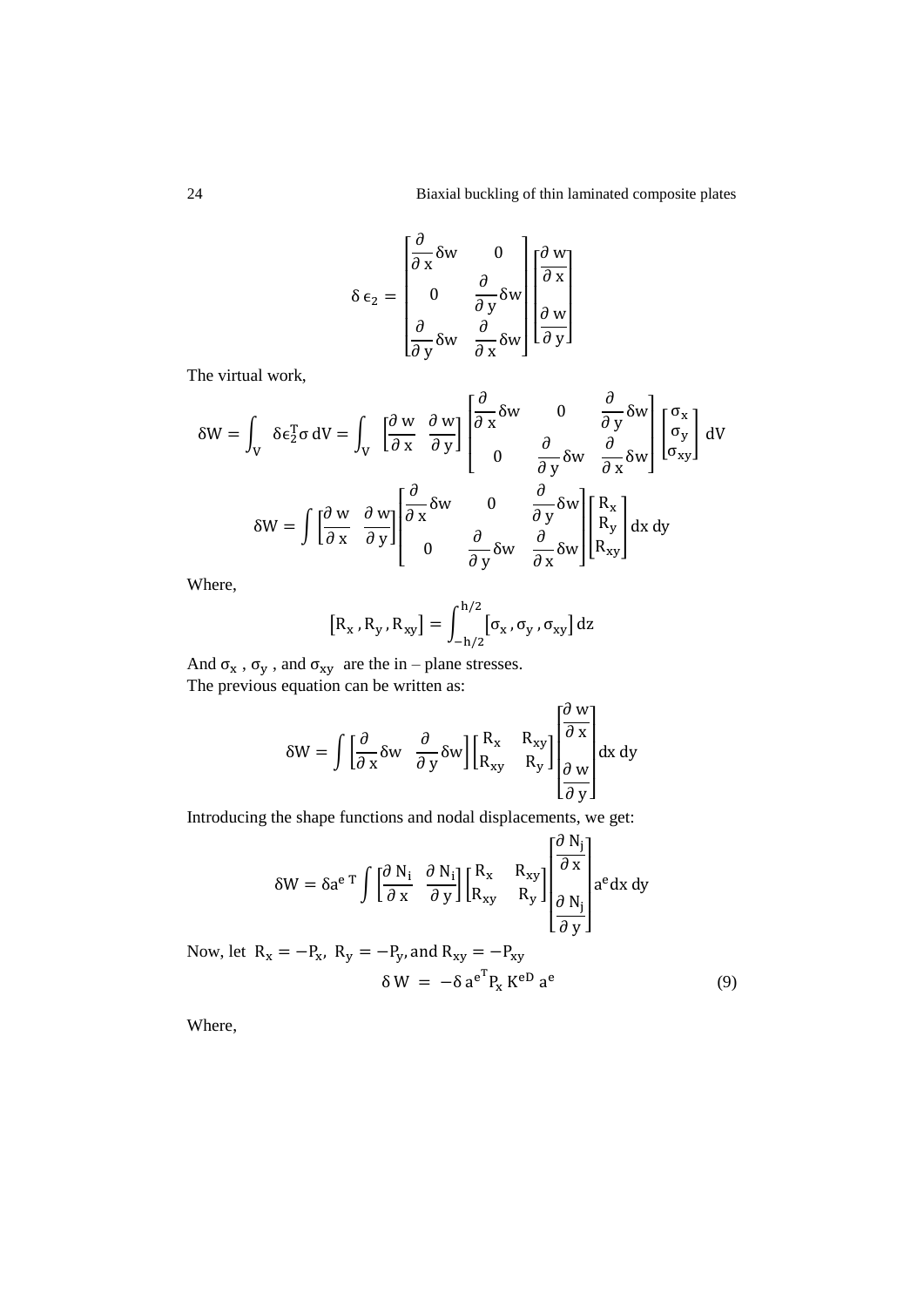$$
K^{eD} = \int \left[\frac{\partial N_i}{\partial x} \frac{\partial N_i}{\partial y}\right] \left[\frac{1}{P_{xy}} \frac{P_{xy}}{P_x}\right] \left[\frac{\partial N_j}{\partial x}\right] dx dy
$$
(10)

 $K^{\text{eD}}$  is the element differential matrix. Now,

$$
\delta U + \delta W = 0
$$
  
i.e. 
$$
\delta a^{e^{T}} K^{e} a^{e} - \delta a^{e^{T}} P_{x} K^{eD} a^{e} = 0
$$

Now since  $\delta a^{e^T}$  is arbitrary and cannot be equal to zero, it follows that,

$$
[K^e - P_x K^{eD}]a^e = 0
$$

When the plate is divided into a number of elements, the global equation is:

$$
[K - Px KD]a = 0
$$
 (11)

Where,

$$
K = \sum K^{e}, K^{D} = \sum K^{eD}, a = \sum a^{e}
$$

Since,  $a \neq 0$ , then the determinant,

$$
\left|K - P_{x} K^{D}\right| = 0\tag{12}
$$

Hence, the buckling loads  $P_x$  and the buckling modes can be evaluated. The elements of the stiffness matrix are obtained from equation (8) which can be expanded as follows:

$$
K_{ij}^{e} = \int \begin{bmatrix} \frac{\partial^2 N_i}{\partial x^2} & \frac{\partial^2 N_i}{\partial y^2} & 2 \frac{\partial^2 N_i}{\partial x \partial y} \end{bmatrix} \begin{bmatrix} D_{11} & D_{12} & D_{16} \\ D_{12} & D_{22} & D_{26} \\ D_{16} & D_{26} & D_{66} \end{bmatrix} \begin{bmatrix} \frac{\partial^2 N_j}{\partial x^2} \\ \frac{\partial^2 N_j}{\partial y^2} \\ 2 \frac{\partial^2 N_j}{\partial x \partial y} \end{bmatrix} dx dy
$$

i.e.

$$
K_{ij}^{e} = \int \left[ D_{11} \frac{\partial^2 N_i}{\partial x^2} \frac{\partial^2 N_j}{\partial x^2} + D_{12} \left( \frac{\partial^2 N_i}{\partial y^2} \frac{\partial^2 N_j}{\partial x^2} + \frac{\partial^2 N_i}{\partial x^2} \frac{\partial^2 N_j}{\partial y^2} \right) + D_{22} \frac{\partial^2 N_i}{\partial y^2} \frac{\partial^2 N_j}{\partial y^2} + 4D_{66} \frac{\partial^2 N_i}{\partial x \partial y} \frac{\partial^2 N_i}{\partial x \partial y} + 2D_{16} \left( \frac{\partial^2 N_i}{\partial x \partial y} \frac{\partial^2 N_j}{\partial x^2} + \frac{\partial^2 N_i}{\partial x^2} \frac{\partial^2 N_j}{\partial x \partial y} \right) + 2D_{26} \left( \frac{\partial^2 N_i}{\partial x \partial y} \frac{\partial^2 N_j}{\partial y^2} + \frac{\partial^2 N_i}{\partial y^2} \frac{\partial^2 N_j}{\partial x \partial y} \right) dx dy \tag{13}
$$

The elements of the differential matrix are obtained from equation (10) which when expanded becomes: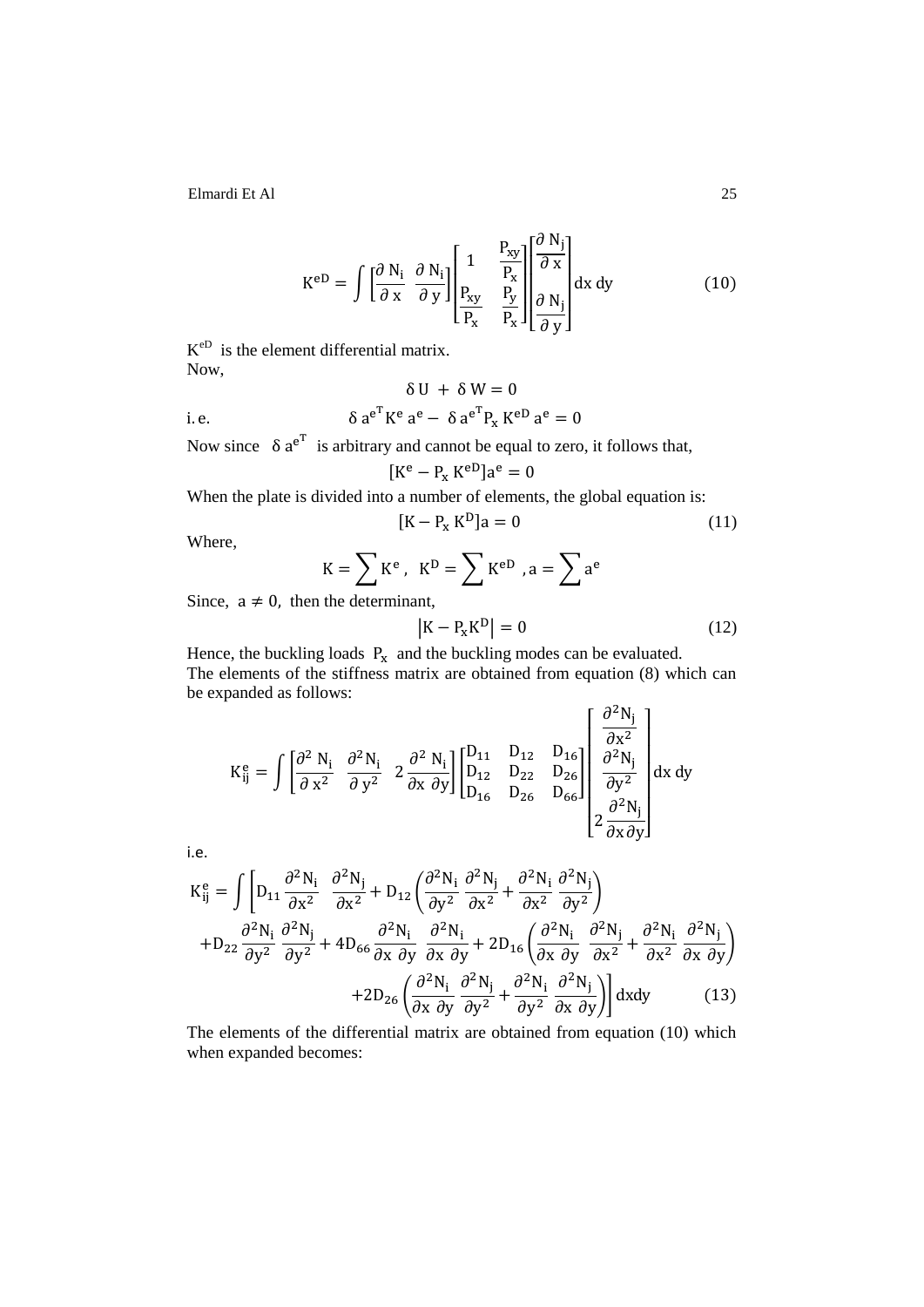$$
K_{ij}^{eD} = \int \left[ \frac{\partial N_i}{\partial x} \frac{\partial N_j}{\partial x} + \frac{P_{xy}}{P_x} \left( \frac{\partial N_i}{\partial y} \frac{\partial N_j}{\partial x} + \frac{\partial N_i}{\partial x} \frac{\partial N_j}{\partial y} \right) + \frac{P_y}{P_x} \frac{\partial N_i}{\partial y} \frac{\partial N_j}{\partial y} \right] dx dy \quad (14)
$$

The integrals in equations (13) and (14) are given in Appendix (C). We use a 4 – noded element as shown in Figure 3 below.





The shape functions for the 4–noded element expressed in global coordinates  $(x, y)$ . we take:

$$
w = N_1 w_1 + N_2 \phi_1 + N_3 \psi_1 + N_4 w_2 + N_5 \phi_2 + N_6 \psi_2
$$
  
+
$$
N_7 w_3 + N_8 \phi_3 + N_9 \psi_3 + N_{10} w_4 + N_{11} \phi_4 + N_{12} \psi_4
$$
  
where, 
$$
\phi = \frac{\partial w}{\partial x}, \quad \text{and} \quad \psi = \frac{\partial w}{\partial y}
$$

The shape functions in local coordinates  $(r, s)$  are as follows:

$$
N_{i} = a_{i,1} + a_{i,2}r + a_{i,3}s + a_{i,4}r^{2} + a_{i,5}rs + a_{i,6}s^{2} + a_{i,7}r^{3}
$$
  
+ 
$$
a_{i,8}r^{2}s + a_{i,9}rs^{2} + a_{i,10}s^{3} + a_{i,11}r^{3}s + a_{i,12}rs^{3}
$$

Where,  $i = 1, 2, 3, ..., 12$ 

The coefficients  $a_{i,1}$ ,  $a_{i,2}$ , etc are given in Appendix (B). In the analysis, the following non – dimensional quantities are used:

$$
\overline{w} = \left(\frac{1}{h}\right)w , \qquad \overline{\Phi} = \left(\frac{h}{a}\right)\Phi , \quad \overline{\Psi} = \left(\frac{h}{a}\right)\Psi
$$

$$
\overline{D} = \left(\frac{1}{E_1 h^3}\right)D , \qquad \overline{P} = \left(\frac{a^2}{E_1 h^3}\right)P , \quad \overline{b} = b/a
$$

Where,  $E_1$  is the modulus in direction of the fiber.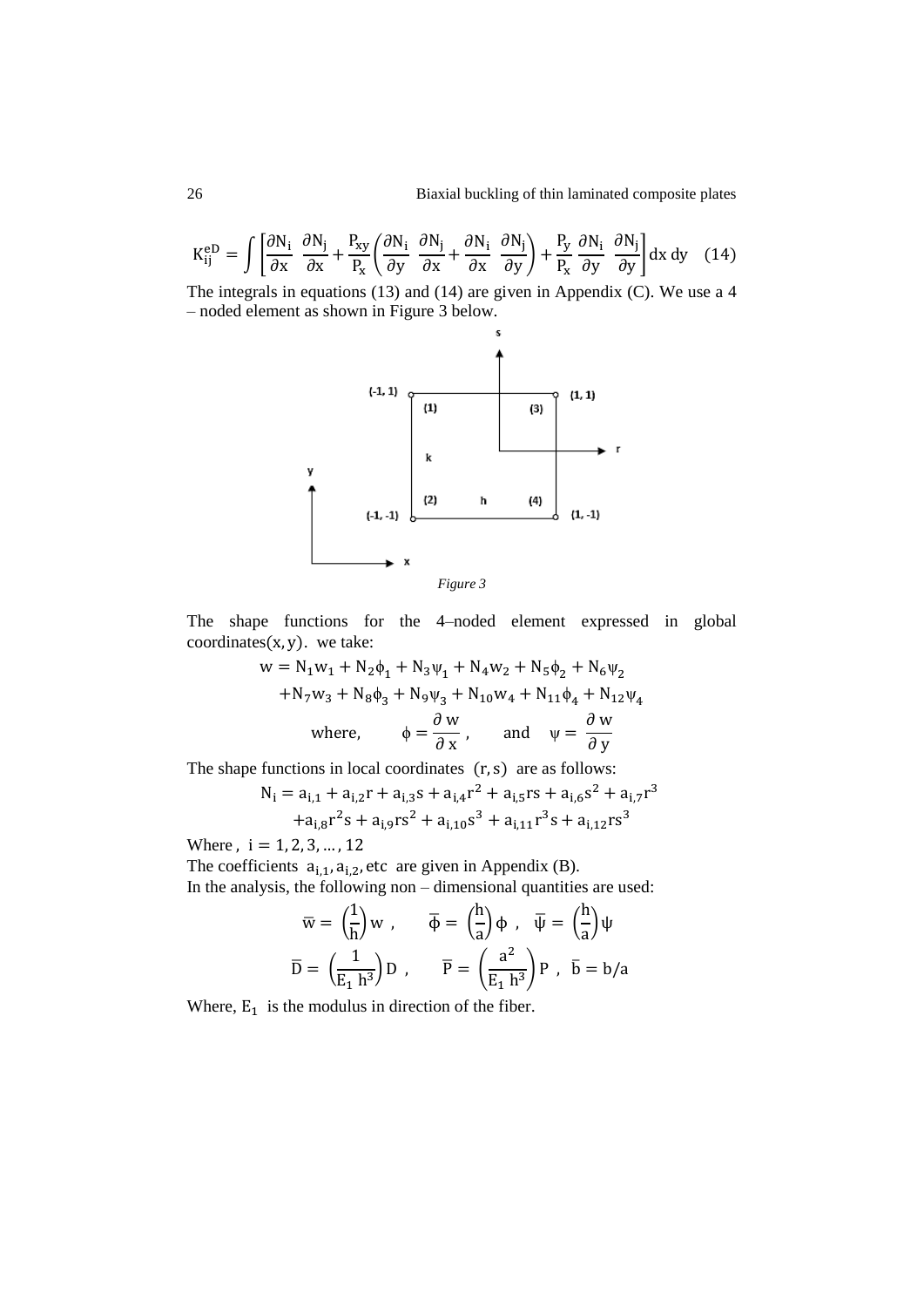## **3 BOUNDARY CONDITIONS**

All of the analyses described in the present paper have been undertaken assuming the plate to be subjected to identical and/ or different support conditions on the four edges of the plate. The three sets of the of the edge conditions used here are designated as clamped – clamped (CC), simply – simply supported (SS), clamped – simply supported (CS), are shown in table 2 below.

*Table 2.* Boundary conditions

| Boundary       | Plate dimensions in $y -$ | Plate dimensions in $x -$ |
|----------------|---------------------------|---------------------------|
| Conditions     | coordinate                | coordinate                |
|                | $x=0$ , $x=a$             | $y=0$ , $y=b$             |
| $\overline{C}$ | $w = \phi = \psi = 0$     | $w = \phi = \psi = 0$     |
| SS             | $w = \psi = 0$            | $w = \phi = 0$            |
|                | $w = \phi = \psi = 0$     | $w = \phi = 0$            |
|                |                           |                           |

#### **4 NUMERICAL RESULTS**

With confidence in the finite element (FE) program proved through the various verification exercises undertaken, it was decided to undertake some study cases and generate new results for biaxial loaded laminated composite rectangular plates. The plates were assumed to be simply supported (SS), clamped (CC) and clamped – simply supported (CS) on all four edges.

The problem of critical buckling loads of laminated composite plates is analyzed and solved using the energy method which is formulated by a finite element model. In that model, a four noded rectangular elements of a plate is considered. Each element has three degrees of freedom at each node. The degrees of freedom are the lateral displacement w, and the rotations  $\phi$  and  $\psi$ about the  $\nu$  and  $x$  axes respectively.

The effects of lamination scheme, aspect ratio, material anisotropy, fiber orientation of layers, reversed lamination scheme and boundary conditions on the non – dimensional critical buckling loads of laminated composite plates are investigated.

The material chosen has the following properties:

 $E_1/E_2 = 5, 10, 20, 25, 40$ ;  $G_{12} = G_{13} = G_{23} = 0.5E_2$ ;  $v_{12} = 0.25$ 

### **4.1 Effect of lamination scheme**

In the present analysis the lamination scheme of plates is supposed to be symmetric, anti – symmetric and quasi – isotropic.

Four lamination schemes were considered which are symmetric and anti – symmetric cross  $-$  ply and angle  $-$  ply laminates. Table 3 gives a comparison between the non – dimensional buckling loads for all lamination schemes. The results are shown graphically in figure 4. The thickness of all layers is assumed equal, the length to thickness ratio ( $a/h = 20$ ), and the modulus ratio ( $E_1/E_2 =$ ). It is noticed from table 3 and figures 4, 5 and 6 that the values of the non –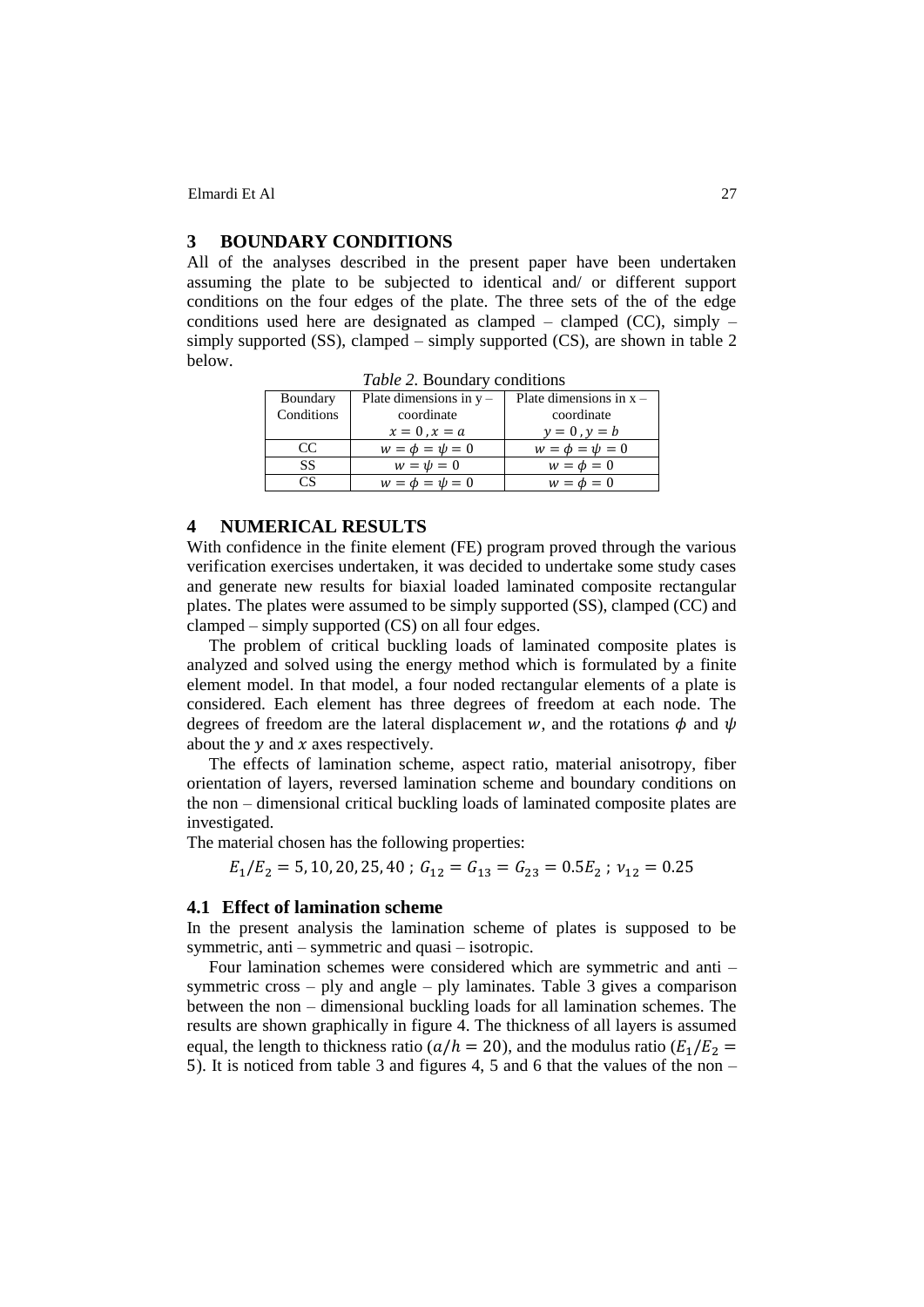dimensional buckling loads for both symmetric and anti – symmetric lamination are slightly different, except for symmetric and anti – symmetric angle – ply laminates which are exactly the same. Because of this fact, the rest of the upcoming effects will be discussed for symmetric case only. The results indicate that the symmetric laminate is stiffer than the anti – symmetric one. This phenomenon is caused by coupling between bending and stretching which lowers the buckling loads of symmetric laminate.

*Table 3.* The first five non – dimensional buckling loads  $\bar{P} = P a^2 / E_1 h^3$  of symmetric cross – ply  $(0/90/90/0)$  and anti – symmetric cross – ply  $(0/90/0/$ 90), and symmetric angle – ply  $(45/ -45/ -45/ 45)$  and anti – symmetric angle – ply (45/ -45/ 45/ -45) laminated plates with  $a/h = 20$ , and  $E_1/E_2 = 5$ 

| Lamination    | Mode           | <b>Boundary Conditions</b> |        |        |  |
|---------------|----------------|----------------------------|--------|--------|--|
| Scheme        | Number         | <b>SS</b>                  | CC     | CS     |  |
|               | 1              | 0.6972                     | 2.1994 | 1.8225 |  |
|               | $\overline{2}$ | 1.2522                     | 2.5842 | 2.0097 |  |
| 0/90/90/0     | 3              | 2.4284                     | 4.1609 | 2.7116 |  |
|               | $\overline{4}$ | 2.6907                     | 4.7431 | 4.3034 |  |
|               | 5              | 2.7346                     | 5.0168 | 4.4536 |  |
|               | $\mathbf{1}$   | 0.6973                     | 2.2273 | 1.5591 |  |
|               | $\overline{2}$ | 1.9947                     | 3.9687 | 2.3391 |  |
| 0/90/0/90     | 3              | 1.9958                     | 3.9732 | 3.7581 |  |
|               | $\overline{4}$ | 2.6912                     | 4.7871 | 3.8290 |  |
|               | 5              | 4.3962                     | 7.0544 | 4.5402 |  |
|               | 1              | 0.8729                     | 1.9505 | 1.4756 |  |
|               | $\overline{2}$ | 1.6400                     | 2.8534 | 2.1162 |  |
| 45/-45/-45/45 | 3              | 2.3130                     | 3.8941 | 3.3039 |  |
|               | 4              | 2.7100                     | 4.3753 | 3.3068 |  |
|               | 5              | 3.5488                     | 5.2694 | 4.4166 |  |
|               | 1              | 0.8729                     | 2.2010 | 1.6554 |  |
|               | $\overline{c}$ | 1.6400                     | 3.7616 | 2.5672 |  |
| 45/-45/45/-45 | 3              | 2.3130                     | 3.7654 | 3.4642 |  |
|               | $\overline{4}$ | 2.7100                     | 5.6599 | 4.2174 |  |
|               | 5              | 3.5488                     | 5.9540 | 4.8091 |  |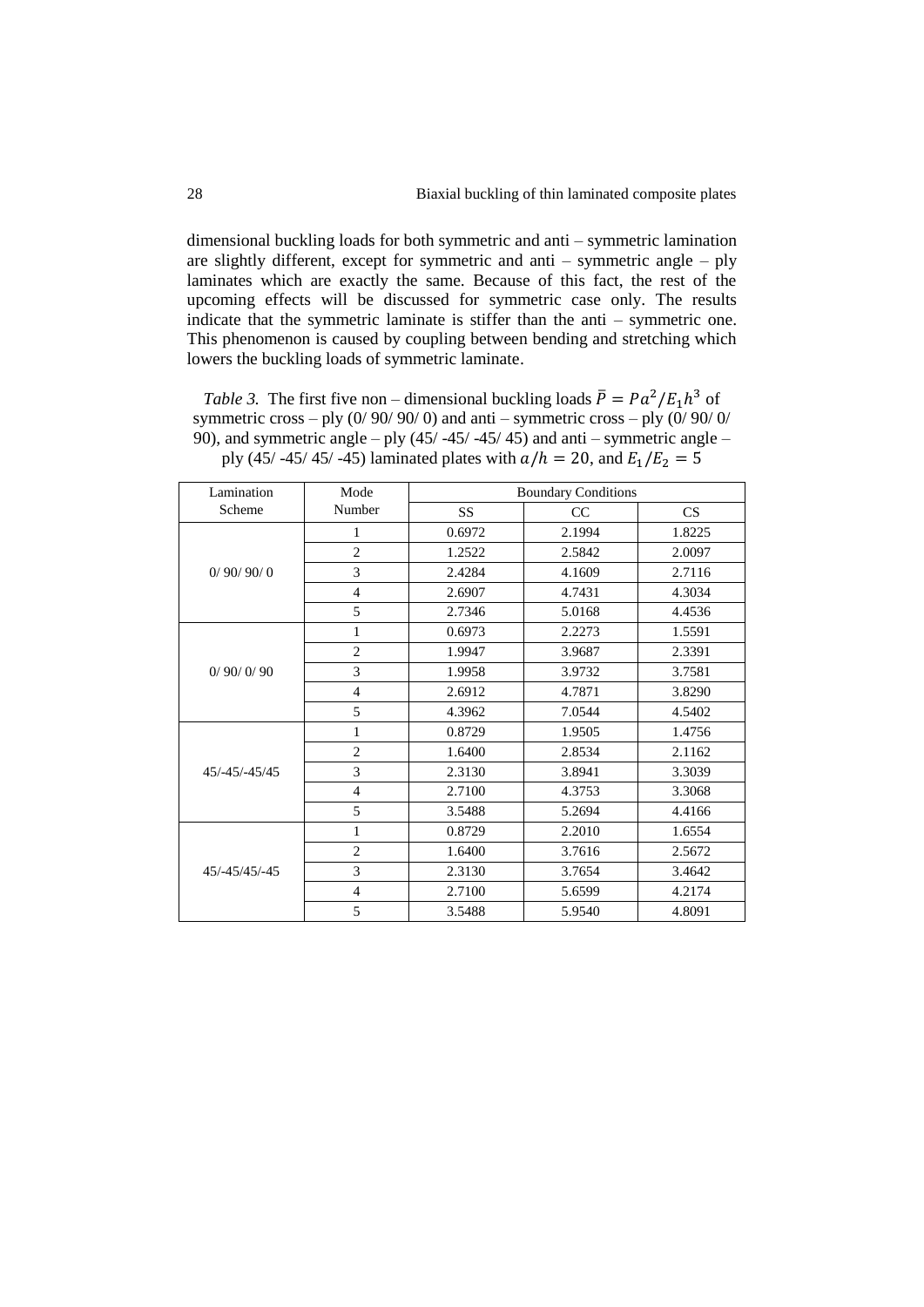

*Figure 4.* Effect of lamination scheme for simply supported laminates



*Figure 5.* Effect of lamination scheme for clamped – clamped laminates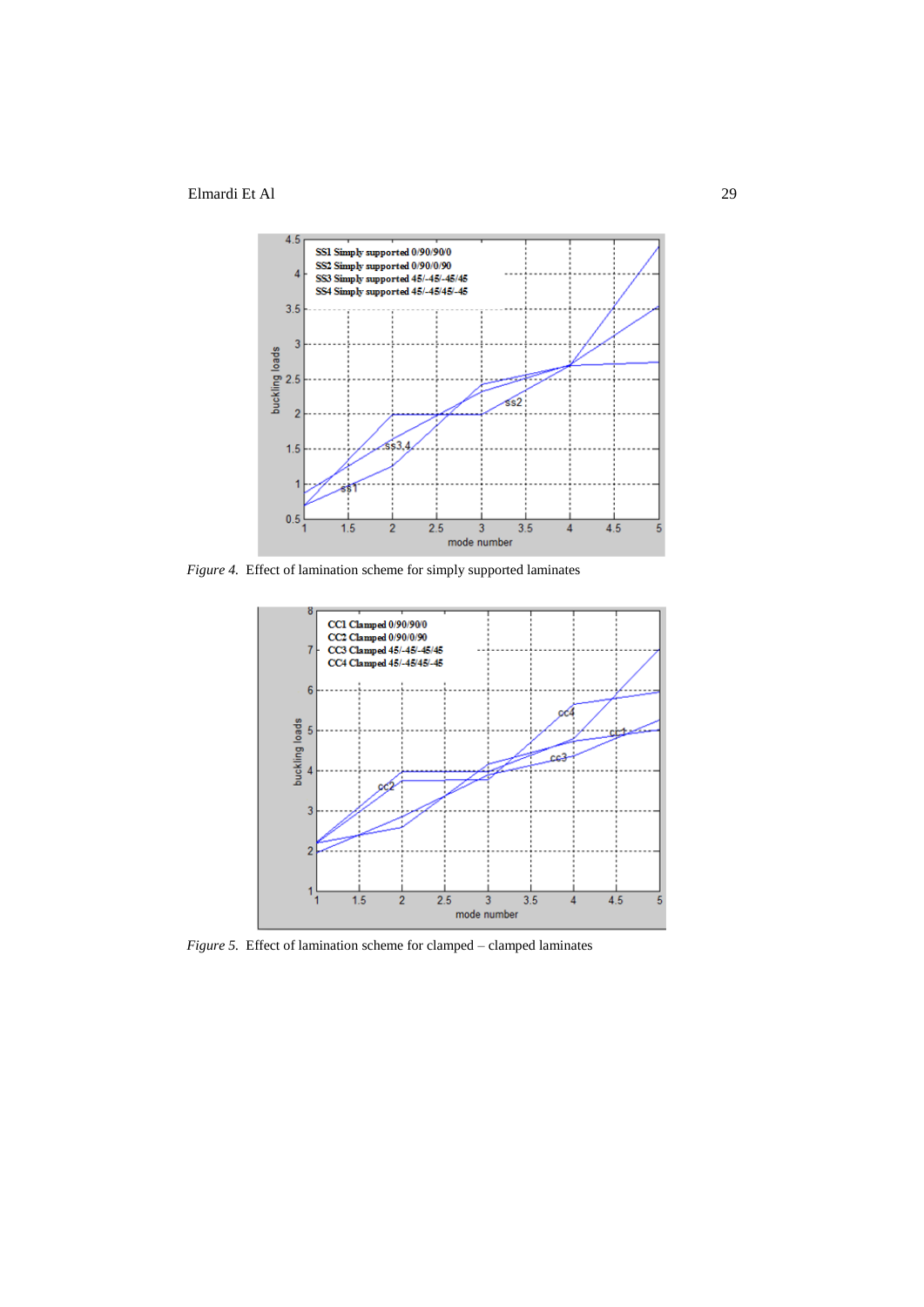

*Figure 6.* Effect of lamination scheme for clamped – simply supported laminates

Tables 4 and 5 show the buckling load of quasi – isotropic rectangular composite plate with  $a/h = 20$ ,  $a/b = 1$  and different modulus ratios  $(E_1)$  $E_2 = 40$  and 5). The buckling load is highly influenced by its boundary conditions. The buckling load of the quasi – isotropic  $(0/445/45/90)$ rectangular composite plate with CC type boundary condition is 1.5 times higher than the buckling load of the composite plate with CS type boundary condition and more than 3 times of SS type boundary condition.

| (0/+43/-43/90) lallilliated plates with $\alpha$ /H-20, and E <sub>1</sub> /E <sub>2</sub> $-$ 40 |                            |        |        |  |  |  |
|---------------------------------------------------------------------------------------------------|----------------------------|--------|--------|--|--|--|
| Mode                                                                                              | <b>Boundary Conditions</b> |        |        |  |  |  |
| Number                                                                                            | SS<br>CC                   |        |        |  |  |  |
|                                                                                                   | 0.4905                     | 1.6878 | 1.1683 |  |  |  |
|                                                                                                   | 1.4842                     | 3.0187 | 1.7359 |  |  |  |
|                                                                                                   | 1.4850                     | 3.0229 | 2.7673 |  |  |  |

*Table 4.* The first three non – dimensional buckling loads of quasi – isotropic  $(0/445/45/90)$  laminated plates with a/h=20, and E<sub>4</sub>/E<sub>2</sub> = 40

*Table 5.* The first three non – dimensional buckling load of quasi – isotropic  $(0/445/45/90)$  laminated plates with a/h=20, and  $E_1/E_2 = 5$ 

|        | .<br>$\cdots$ $\cdots$ $\cdots$ $\cdots$ $\cdots$ $\cdots$ $\cdots$ $\cdots$ $\cdots$ |        |        |  |  |  |
|--------|---------------------------------------------------------------------------------------|--------|--------|--|--|--|
| Mode   | <b>Boundary Conditions</b>                                                            |        |        |  |  |  |
| Number | SS                                                                                    | CC     |        |  |  |  |
|        | 0.7338                                                                                | 2.2255 | 1.5717 |  |  |  |
|        | 2.0202                                                                                | 3.9506 | 2.3714 |  |  |  |
|        | 2.0214                                                                                | 3.9549 | 3.7214 |  |  |  |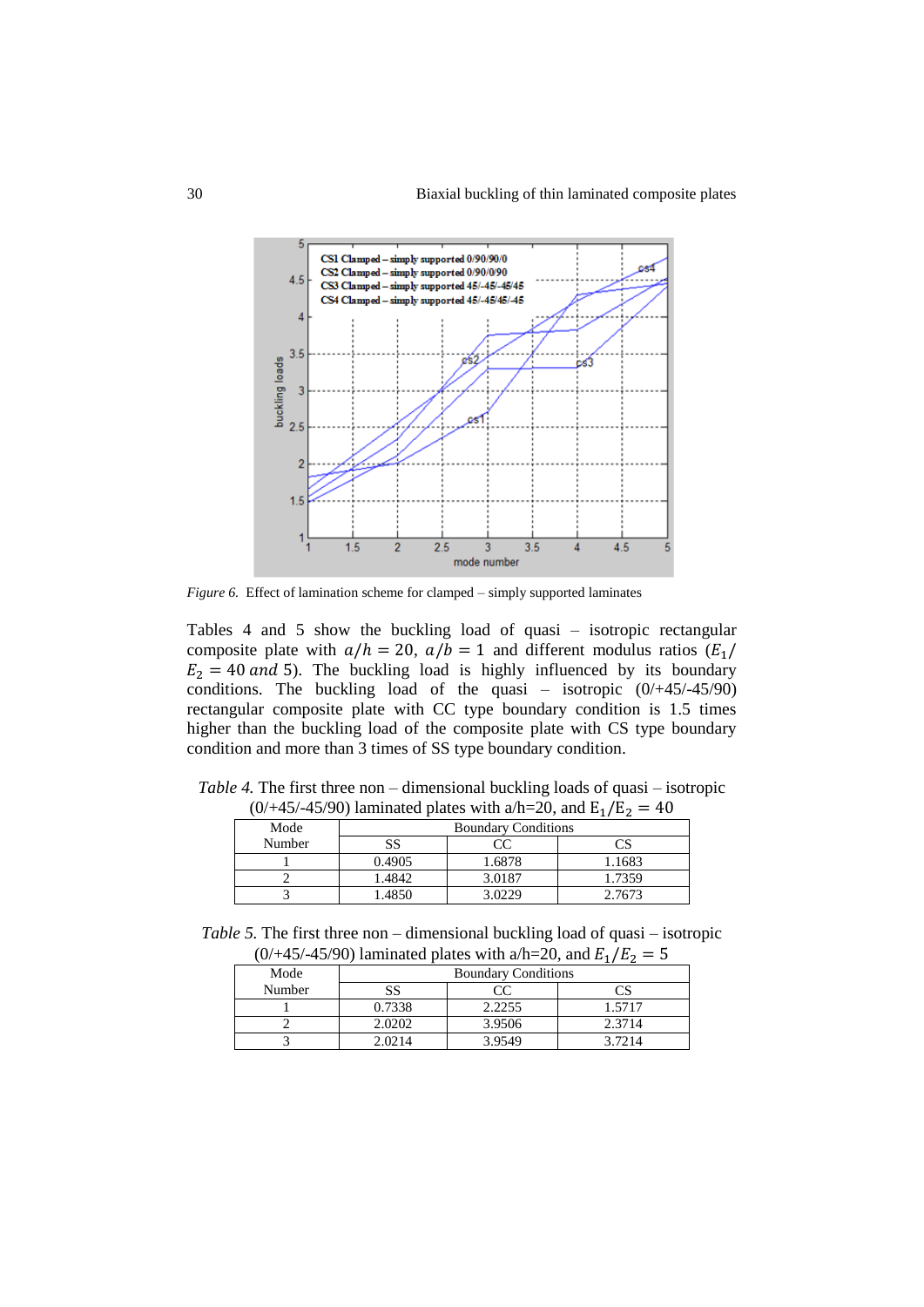## **4.2 Effect of aspect ratio**

In this study, the buckling loads for symmetrically loaded laminated composite plates of layer orientation 0/90/90/0 have been determined for seven different aspect ratios ranging from 0.5 to 2.0 and two modulus ratios 40 and 5 as shown in tables 6 and 7 and figures 7 and 8. The first mode of buckling loads was considered. It is observed that the buckling load increases continuously with increasing aspect ratio but the rate of increase is not uniform. This may be due to the effect of bending – extensional twisting stiffness which increases the critical load. The buckling load is maximum for clamped – clamped (CC), clamped – simply supported (CS) while minimum for simply – simply supported (SS) boundary conditions. This means that as the plate becomes more restrained, its resistance to buckling increases. The reason is that the structural stiffness reduces due to its constrains.

*Table 6.* The first three non – dimensional buckling loads  $\bar{P} = P a^2 / E_1 h^3$  of symmetric cross – ply (0/ 90/ 90/ 0) laminated plates with  $a/h = 20$ , and

|                              |                         | $L_{1}/L_{2}$ –<br>1 V                                                                                                                                                                                                                                                                                   |        |        |
|------------------------------|-------------------------|----------------------------------------------------------------------------------------------------------------------------------------------------------------------------------------------------------------------------------------------------------------------------------------------------------|--------|--------|
| <b>Aspect Ratio</b><br>(a/b) | Mode<br>Number          | <b>SS</b>                                                                                                                                                                                                                                                                                                | CC     | CS     |
|                              | 1                       | 0.4143                                                                                                                                                                                                                                                                                                   | 1.0742 | 0.9679 |
| 0.5                          | $\sqrt{2}$              | 0.4236                                                                                                                                                                                                                                                                                                   | 1.0941 | 1.0484 |
|                              | $\overline{\mathbf{3}}$ | 0.5408                                                                                                                                                                                                                                                                                                   | 1.3751 | 1.1257 |
|                              | 1                       | 0.4300                                                                                                                                                                                                                                                                                                   | 1.2389 | 1.0444 |
| 0.75                         | $\overline{c}$          | 0.4978                                                                                                                                                                                                                                                                                                   | 1.2691 | 1.2043 |
|                              | 3                       | 0.6520<br>1.8354<br>0.4409<br>1.3795<br>1.5286<br>0.5580<br>1.0763<br>2.1648<br>0.4224<br>1.5549<br>0.7795<br>1.7455<br>1.6164<br>3.0019<br>0.4400<br>1.6402<br>1.0787<br>2.2999<br>3.2702<br>1.6841<br>0.4885<br>1.8361<br>1.4473<br>3.0138<br>1.8520<br>3.6574<br>0.5642<br>2.1358<br>1.7525<br>3.7696 | 1.2921 |        |
|                              | 1                       |                                                                                                                                                                                                                                                                                                          |        | 1.0723 |
| 1.0                          | $\overline{2}$          |                                                                                                                                                                                                                                                                                                          |        | 1.3105 |
|                              | 3                       |                                                                                                                                                                                                                                                                                                          |        | 1.6946 |
|                              | 1                       |                                                                                                                                                                                                                                                                                                          |        | 1.1349 |
| 1.25                         | $\overline{c}$          |                                                                                                                                                                                                                                                                                                          |        | 1.4327 |
|                              | 3                       |                                                                                                                                                                                                                                                                                                          |        | 1.8042 |
|                              | $\mathbf{1}$            |                                                                                                                                                                                                                                                                                                          |        | 1.2543 |
| 1.5                          | $\overline{c}$          |                                                                                                                                                                                                                                                                                                          |        | 1.3330 |
|                              | $\overline{3}$          |                                                                                                                                                                                                                                                                                                          |        | 2.4753 |
|                              | $\mathbf{1}$            |                                                                                                                                                                                                                                                                                                          |        | 1.1494 |
| 1.75                         | $\overline{c}$          |                                                                                                                                                                                                                                                                                                          |        | 1.6342 |
|                              | 3                       |                                                                                                                                                                                                                                                                                                          |        | 2.7310 |
|                              | 1                       |                                                                                                                                                                                                                                                                                                          |        | 1.1054 |
| 2.0                          | $\overline{c}$          |                                                                                                                                                                                                                                                                                                          |        | 2.0207 |
|                              | $\overline{3}$          | 1.8813                                                                                                                                                                                                                                                                                                   | 3.8703 | 2.8553 |

 $E/I_E = 40$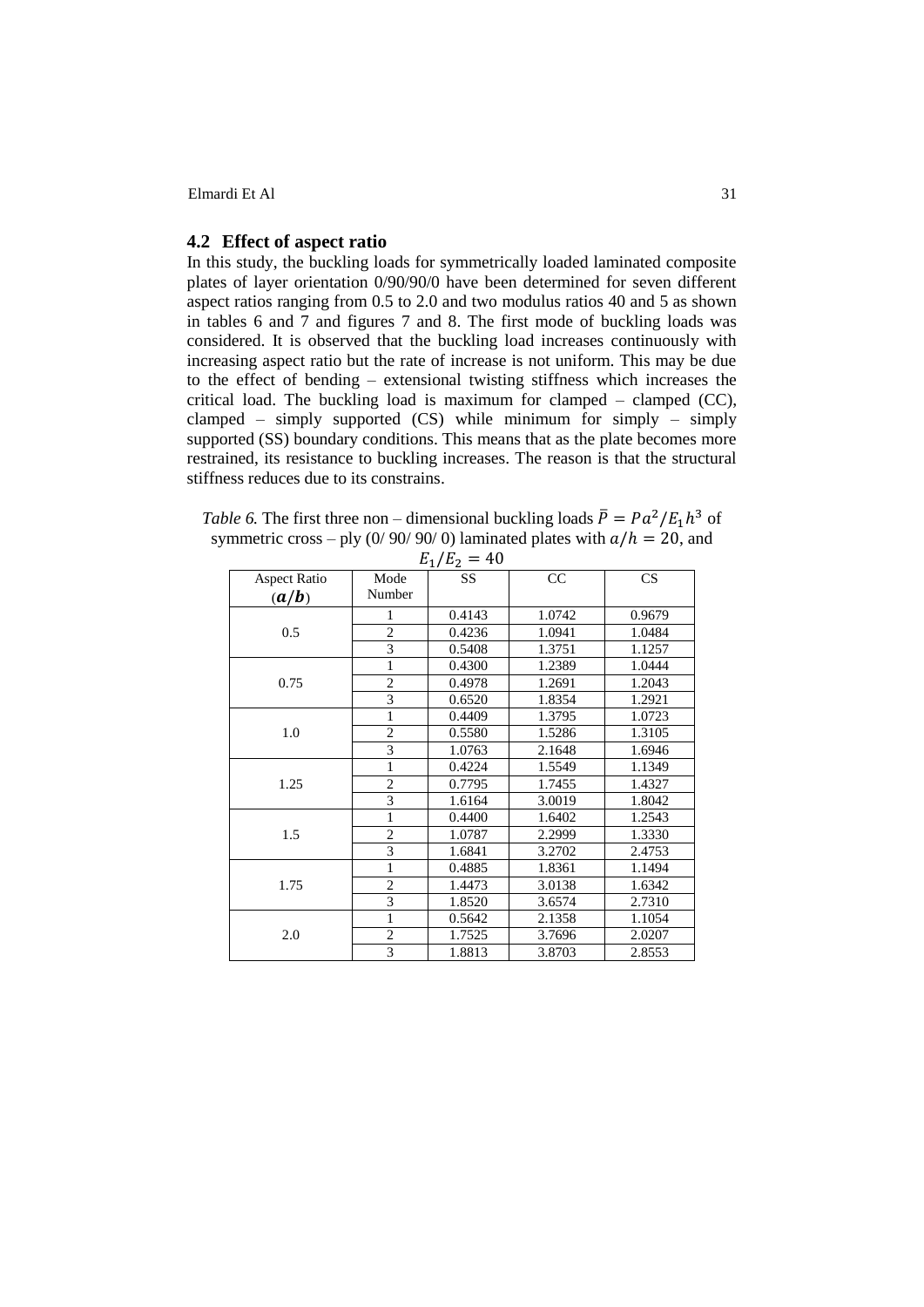|                     | $E_1/E_2 = 5$  |                            |               |        |  |  |
|---------------------|----------------|----------------------------|---------------|--------|--|--|
| <b>Aspect Ratio</b> | Mode           | <b>Boundary Conditions</b> |               |        |  |  |
| (a/b)               | Number         | <b>SS</b>                  | <sub>CC</sub> | CS     |  |  |
|                     | 1              | 0.6787                     | 1.7786        | 1.6325 |  |  |
| 0.5                 | $\overline{2}$ | 0.6841                     | 1.8364        | 1.7192 |  |  |
|                     | 3              | 0.8672                     | 2.2141        | 1.9284 |  |  |
|                     | 1              | 0.6698                     | 2.0107        | 1.7117 |  |  |
| 0.75                | $\overline{2}$ | 0.8831                     | 2.1504        | 1.9339 |  |  |
|                     | 3              | 1.4912                     | 2.7694        | 2.2689 |  |  |
|                     | 1              | 0.6972                     | 2.1994        | 1.8225 |  |  |
| 1.0                 | $\overline{2}$ | 1.2552                     | 2.5842        | 2.0097 |  |  |
|                     | 3              | 2.4284                     | 4.1609        | 2.7116 |  |  |
|                     | 1              | 0.7726                     | 2.3958        | 1.8397 |  |  |
| 1.25                | $\overline{2}$ | 1.7753                     | 3.5341        | 2.1821 |  |  |
|                     | 3              | 2.6844                     | 5.1641        | 3.8539 |  |  |
|                     | 1              | 0.8943                     | 2.7961        | 1.7643 |  |  |
| 1.5                 | $\overline{2}$ | 2.4305                     | 4.8034        | 2.7358 |  |  |
|                     | $\overline{3}$ | 2.6675                     | 5.2420        | 4.6305 |  |  |
|                     | 1              | 1.0588                     | 3.3873        | 1.7741 |  |  |
| 1.75                | $\overline{2}$ | 2.6919                     | 5.4542        | 3.4532 |  |  |
|                     | 3              | 3.2171                     | 6.3629        | 4.7373 |  |  |
|                     | 1              | 1.2630                     | 4.1517        | 1.8578 |  |  |
| 2.0                 | $\overline{c}$ | 2.7619                     | 5.8342        | 4.3179 |  |  |
|                     | 3              | 4.1301                     | 8.1942        | 4.6131 |  |  |

*Table 7.* The first three non – dimensional buckling loads  $\bar{P} = P a^2 / E_1 h^3$  of symmetric cross – ply (0/ 90/ 90/ 0) laminated plates with  $a/h = 20$  and



*Figure 7.* Effect of aspect ratio for different boundary conditions,  $E_1/E_2 = 40$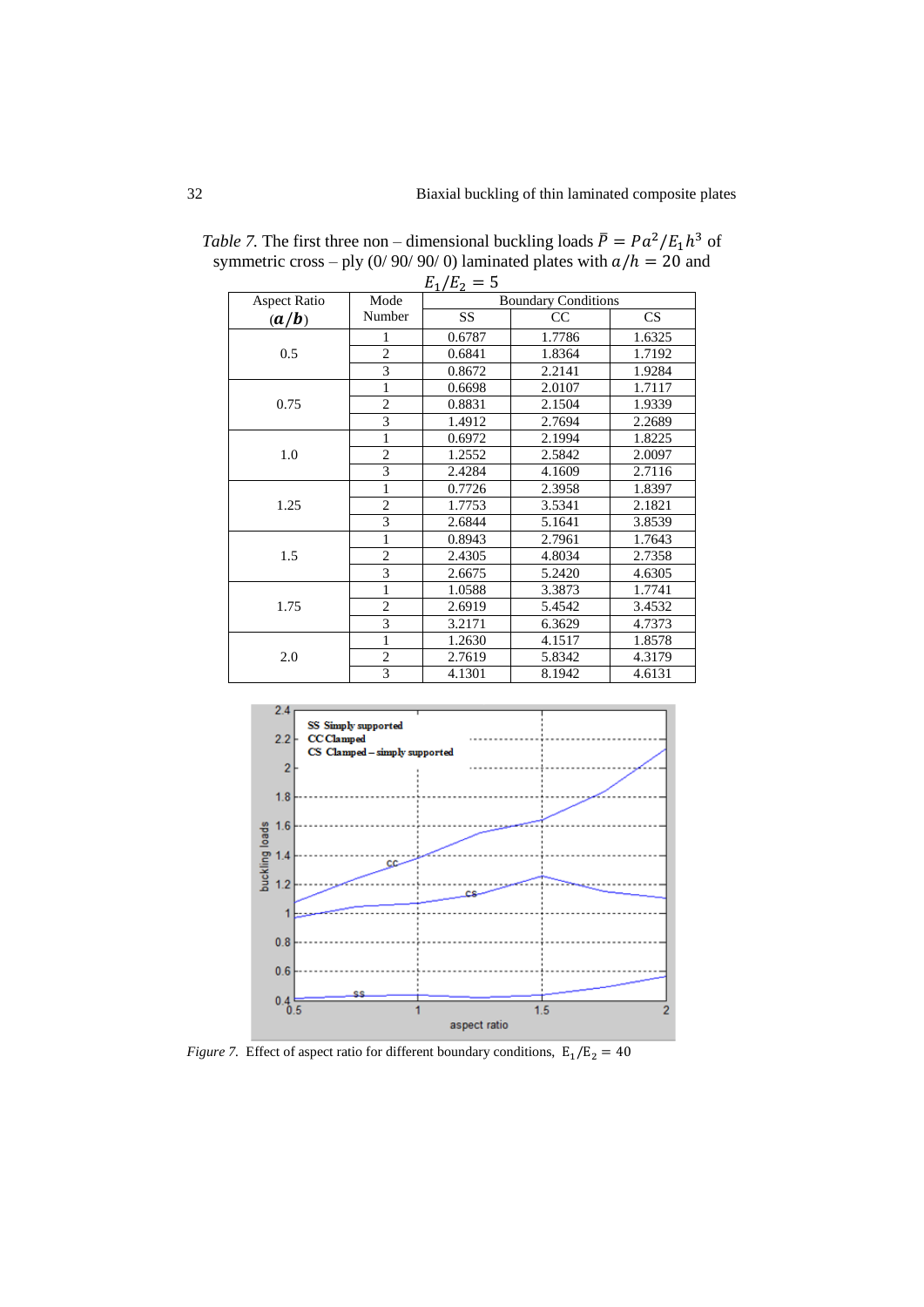

*Figure 8.* Effect of aspect ratio for different boundary conditions,  $E_1/E_2 = 5$ 

## **4.3 Effect of material anisotropy**

The buckling loads as a function of modulus ratio of symmetric cross – ply plates (0/ 90/ 90/ 0) are illustrated in table 8 and figure 9. As confirmed by other investigators, the buckling load decreases with increase in modulus ratio. Therefore, the coupling effect on buckling loads is more pronounced with the increasing degree of anisotropy. It is observed that the variation of buckling load becomes almost constant for higher values of elastic modulus ratio.



*Figure 9.* Effect of material anisotropy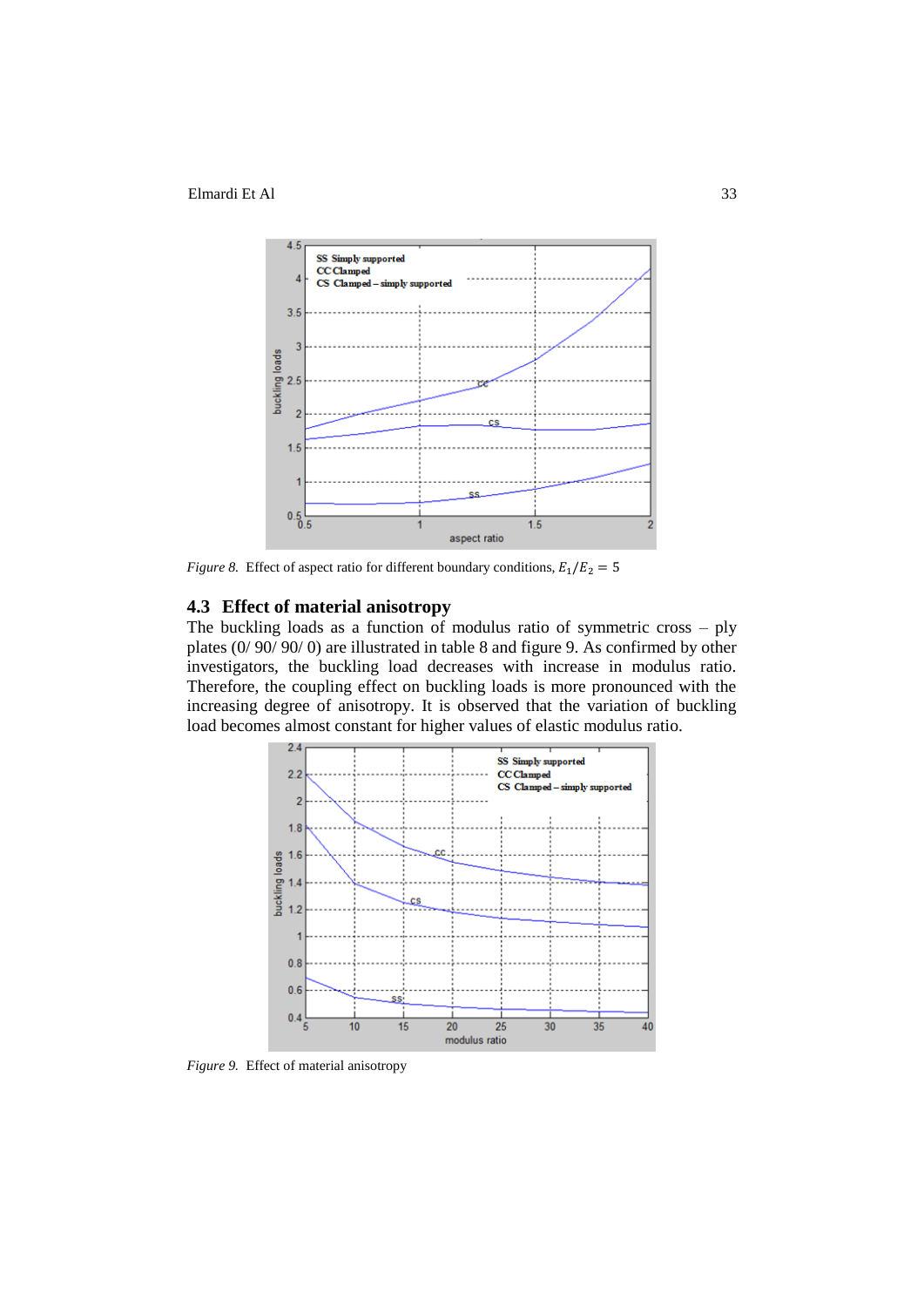| $E_1/E_2$ | Mode           |           | <b>Boundary Conditions</b> |        |  |  |
|-----------|----------------|-----------|----------------------------|--------|--|--|
|           | Number         | <b>SS</b> | CC                         | CS     |  |  |
|           | 1              | 0.6972    | 2.1994                     | 1.8225 |  |  |
| 5         | $\overline{2}$ | 1.2552    | 2.5842                     | 2.0097 |  |  |
|           | 3              | 2.4284    | 4.1609                     | 2.7116 |  |  |
|           | 1              | 0.5505    | 1.8548                     | 1.3928 |  |  |
| 10        | $\overline{c}$ | 0.8557    | 1.8951                     | 1.8292 |  |  |
|           | $\overline{3}$ | 1.6532    | 2.9814                     | 1.9089 |  |  |
|           | $\mathbf{1}$   | 0.5019    | 1.6663                     | 1.2505 |  |  |
| 15        | $\overline{c}$ | 0.7232    | 1.7248                     | 1.6428 |  |  |
|           | 3              | 1.3966    | 2.6049                     | 1.7694 |  |  |
|           | $\mathbf{1}$   | 0.4775    | 1.5515                     | 1.1791 |  |  |
| 20        | $\overline{c}$ | 0.6569    | 1.6524                     | 1.5096 |  |  |
|           | 3              | 1.2683    | 2.4228                     | 1.7394 |  |  |
|           | 1              | 0.4629    | 1.4828                     | 1.1365 |  |  |
| 25        | $\overline{2}$ | 0.6172    | 1.6055                     | 1.4299 |  |  |
|           | 3              | 1.1916    | 2.3171                     | 1.7214 |  |  |
|           | 1              | 0.4531    | 1.4366                     | 1.1078 |  |  |
| 30        | $\overline{c}$ | 0.5907    | 1.5723                     | 1.3766 |  |  |
|           | 3              | 1.1402    | 2.2481                     | 1.7094 |  |  |
|           | 1              | 0.4462    | 1.4044                     | 1.0877 |  |  |
| 35        | $\overline{c}$ | 0.5723    | 1.5479                     | 1.3391 |  |  |
|           | 3              | 1.1043    | 2.2006                     | 1.7009 |  |  |
|           | 1              | 0.4409    | 1.3795                     | 1.0723 |  |  |
| 40        | $\mathbf{2}$   | 0.5580    | 1.5286                     | 1.3105 |  |  |
|           | 3              | 1.0763    | 2.1648                     | 1.6946 |  |  |

*Table 8.* The first three non – dimensional buckling loads  $\bar{P} = P a^2 / E_1 h^3$  of symmetric cross – ply  $(0/90/90/0)$  square laminated plates for different modulus ratios with  $a/h = 20$ 

## **4.4 Effect of fiber orientations of layers**

The variation of the buckling load,  $\bar{P}$  with fiber orientation ( $\theta$ ) of square laminated plate is shown in tables 9 and 10, and figures 10 and 11. Three boundary conditions SS, CC and CS are considered in this case. The buckling loads have been determined for two modulus ratios 40 and 5. The curves of simply – simply supported (SS) boundary conditions show maximum value of buckling load at  $= 45^{\circ}$ . However, this trend is different for a plate under clamped – clamed (CC) boundary conditions which show minimum buckling load at  $\theta = 45^{\circ}$ . For clamped – simply supported, it is observed that the buckling load decreases continuously with  $\theta$ , this may be due to the total and partial fixed rotation ( $\phi$  and  $\psi$ ) in the two later cases.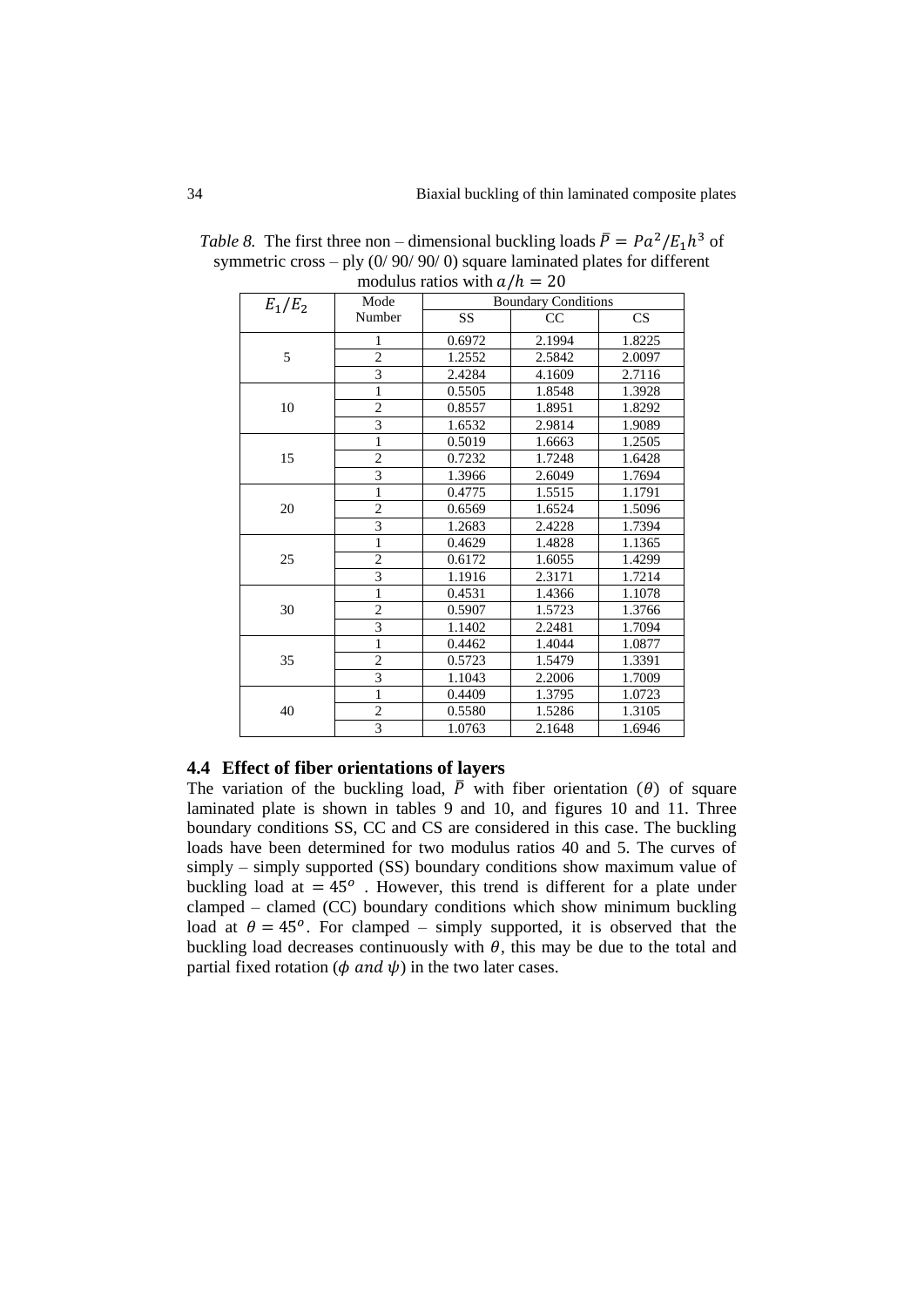|                              | $\perp$<br>Mode | ے ۔<br><b>Boundary Conditions</b> |        |        |
|------------------------------|-----------------|-----------------------------------|--------|--------|
| Orientation Angle $(\theta)$ |                 |                                   |        |        |
|                              | Number          | SS                                | CC     | CS     |
|                              |                 | 0.2604                            | 0.6134 | 0.5561 |
| $\overline{0}$               | $\overline{c}$  | 0.2825                            | 0.6398 | 0.5729 |
|                              | 3               | 0.3960                            | 0.8738 | 0.6745 |
|                              | 1               | 0.2759                            | 0.5957 | 0.5496 |
| 15                           | $\overline{2}$  | 0.3171                            | 0.6123 | 0.5855 |
|                              | 3               | 0.4771                            | 0.8638 | 0.7570 |
|                              | 1               | 0.2823                            | 0.5636 | 0.5114 |
| 30                           | $\overline{c}$  | 0.3125                            | 0.5834 | 0.5352 |
|                              | $\overline{3}$  | 0.4861                            | 0.9552 | 0.7902 |
|                              | $\mathbf{1}$    | 0.2773                            | 0.5207 | 0.4230 |
| 45                           | $\overline{c}$  | 0.3253                            | 0.5842 | 0.4490 |
|                              | $\overline{3}$  | 0.5135                            | 0.9793 | 0.7093 |
|                              | 1               | 0.2834                            | 0.5574 | 0.3073 |
| 60                           | $\overline{2}$  | 0.3116                            | 0.5788 | 0.3895 |
|                              | 3               | 0.4783                            | 0.9107 | 0.6362 |
|                              | 1               | 0.2762                            | 0.5859 | 0.3137 |
| 75                           | $\overline{c}$  | 0.3153                            | 0.6043 | 0.3297 |
|                              | 3               | 0.4161                            | 0.8252 | 0.4924 |
|                              | $\mathbf{1}$    | 0.2602                            | 0.6061 | 0.3069 |
| 90                           | $\overline{c}$  | 0.2811                            | 0.6260 | 0.3438 |
|                              | $\overline{3}$  | 0.3908                            | 0.8429 | 0.4801 |

*Table 9*. The first three non – dimensional buckling loads  $\bar{P} = P a^2 / E_1 h^3$  of laminated plates for different fiber orientations ( $\theta$ ) with  $a/h = 20$ , and

 $E_1/E_2 = 40$ 

*Table 10.* The first three non – dimensional buckling loads  $\bar{P} = P a^2 / E_1 h^3$  of laminated plates for different fiber orientations ( $\theta$ ) with  $a/h = 20$ , and

| Orientation Angle $(\theta)$ | Mode           | <b>*</b><br><u>.</u> | <b>Boundary Conditions</b> |        |  |
|------------------------------|----------------|----------------------|----------------------------|--------|--|
|                              | Number         | <b>SS</b>            | CC                         | CS     |  |
|                              |                | 0.6970               | 2.1130                     | 1.6496 |  |
| $\theta$                     | $\overline{2}$ | 1.0086               | 2.1396                     | 2.0991 |  |
|                              | 3              | 1.7709               | 3.1397                     | 2.1597 |  |
|                              |                | 0.7108               | 2.0261                     | 1.6665 |  |
| 15                           | $\overline{2}$ | 1.0908               | 2.1400                     | 1.9833 |  |
|                              | 3              | 1.8704               | 3.2340                     | 2.2141 |  |
|                              | 1              | 0.7457               | 1.8142                     | 1.6326 |  |
| 30                           | $\overline{2}$ | 1.2613               | 2.2494                     | 1.7099 |  |
|                              | 3              | 2.0671               | 3.4809                     | 2.4700 |  |
|                              |                | 0.7665               | 1.7189                     | 1.3114 |  |
| 45                           | $\overline{2}$ | 1.3477               | 2.3567                     | 1.7689 |  |
|                              | 3              | 2.1557               | 3.5899                     | 2.7032 |  |
|                              |                | 0.7457               | 1.8147                     | 1.0893 |  |
| 60                           | 2              | 1.2602               | 2.2457                     | 1.7913 |  |
|                              | 3              | 2.0637               | 3.4650                     | 2.6452 |  |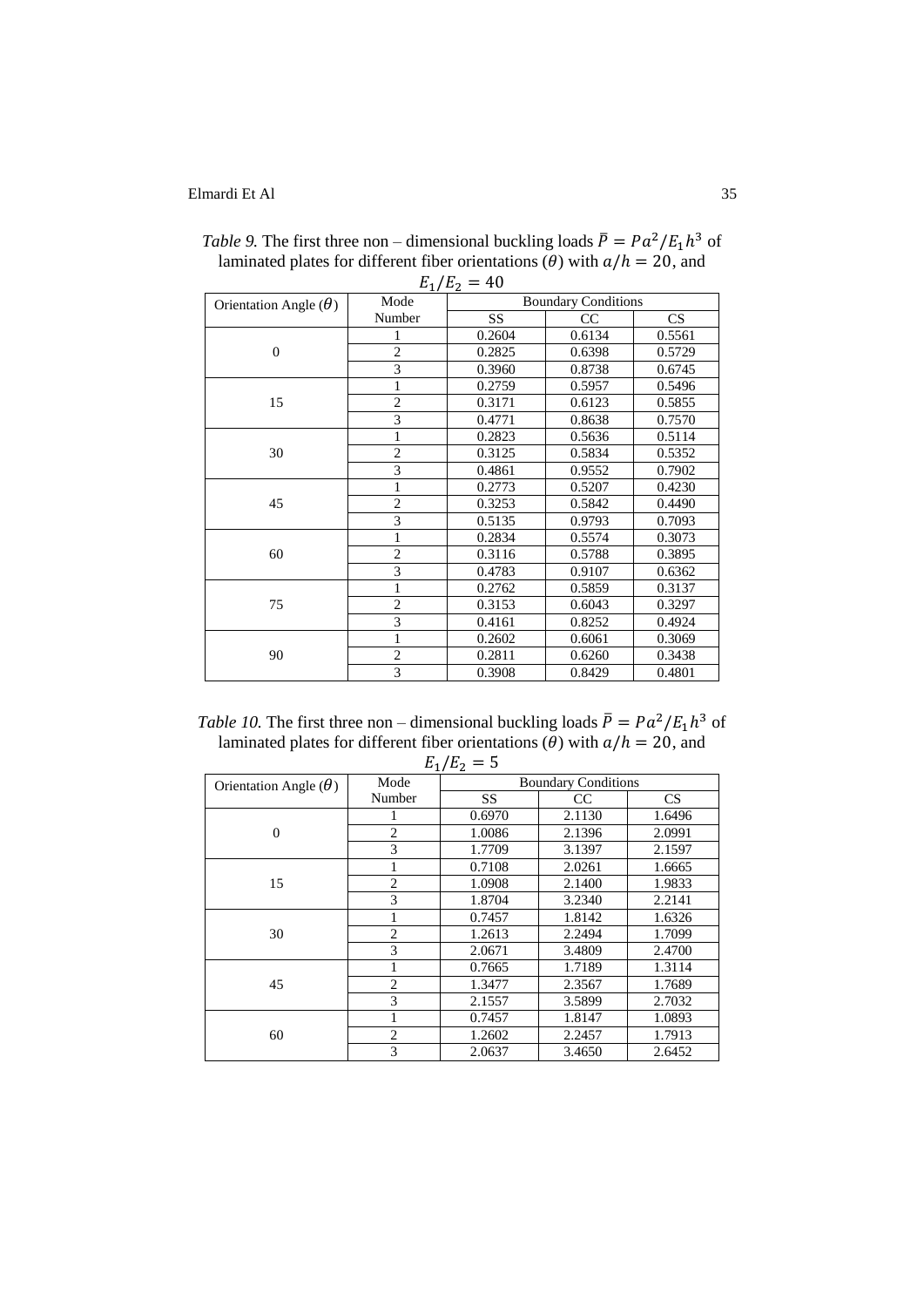

*Figure 10.* Effect of fiber orientation of layers,  $E_1/E_2 = 40$ 



*Figure 11.* Effect of fiber orientation of layers,  $E_1/E_2 = 5$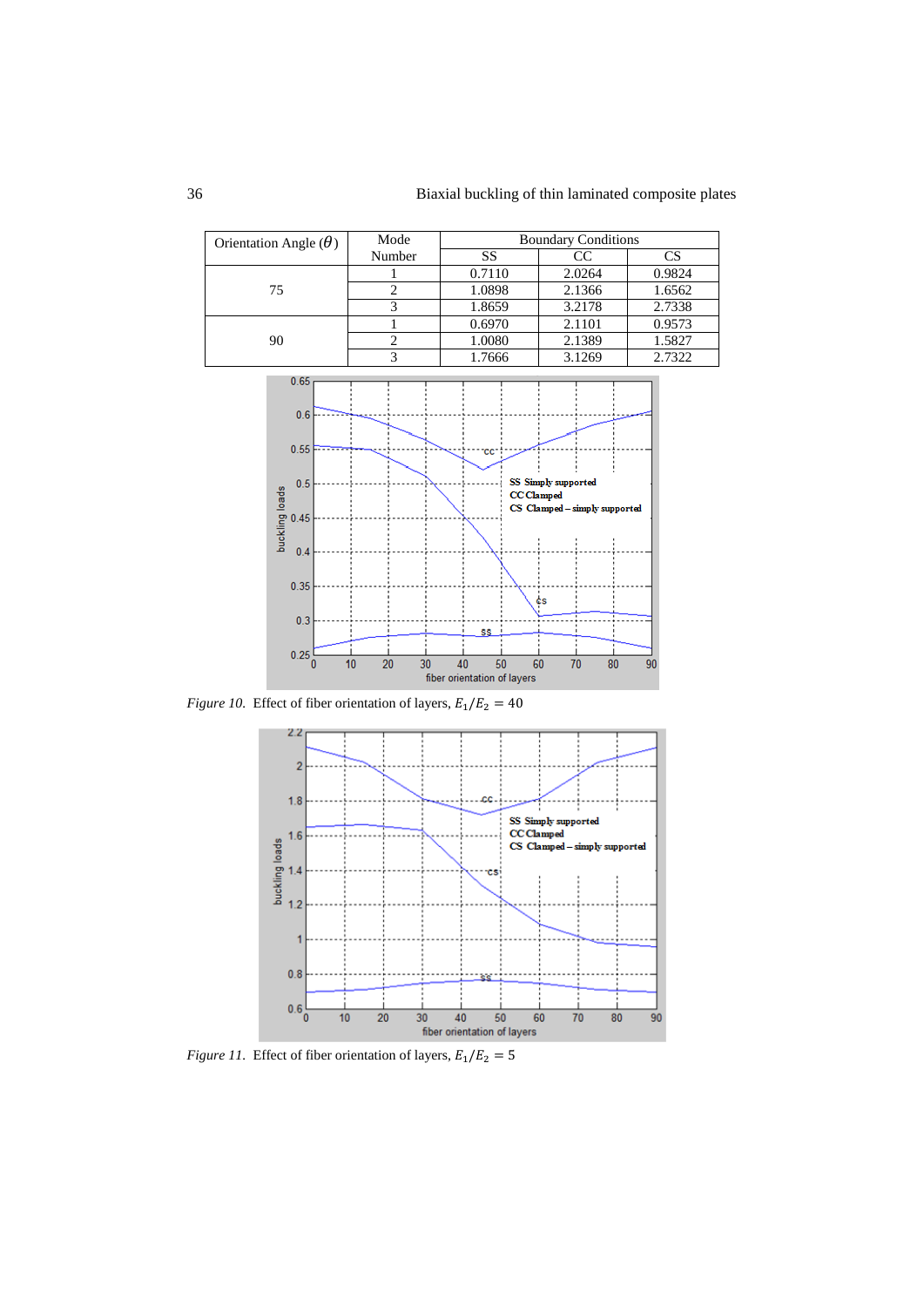#### **4.5 Effect of reversing lamination scheme**

In order to study the stacking sequence of laminated plates, two lamination schemes of cross – ply  $(0/90)$  and  $(90/0)$  and two other lamination of angle ply (45/ -45) and (-45/ 45) were considered. The results of their buckling loads of parameter  $(\overline{P} = Pa^2/E_1h^3)$  are given in tables 11, 12, 13 and 14. Three boundary conditions SS, CC and CS are considered in this case. The buckling loads have been determined for two modulus ratios 40 and 5. It is observed that, the buckling loads are completely the same for the given first three modes.

Therefore, it can be concluded that the buckling load of laminated plates will remain the same even if the lamination order is reversed. The reason behind this is that the transformed elastic coefficients,  $[C_{ij}]$ , are equal for both lamination schemes.

*Table 11.* Non–dimensional buckling loads  $\overline{P} = Pa^2/E_1h^3$  of (0/90) and (90/0) lamination schemes of square laminated plates with  $a/h = 20$ , and  $E_1/E_2 = 40$ 

|                  | $\mathbf{1}$ |                            |        |           |  |  |
|------------------|--------------|----------------------------|--------|-----------|--|--|
| Lamination order | Mode         | <b>Boundary Conditions</b> |        |           |  |  |
|                  | Number       | SS                         | CC     | <b>CS</b> |  |  |
|                  |              | 0.4410                     | 1.6885 | 1.1512    |  |  |
| 0/90             |              | 0.4494                     | 3.0311 | 1.6881    |  |  |
|                  |              | 1.4502                     | 3.0349 | 2.5982    |  |  |
|                  |              | 0.4410                     | 1.6885 | 1.1512    |  |  |
| 90/0             |              | 0.4494                     | 3.0311 | 1.6881    |  |  |
|                  |              | 1.4502                     | 3.0349 | 2.5982    |  |  |

*Table 12.* Non–dimensional buckling loads  $\overline{P} = Pa^2/E_1h^3$  of (0/90) and (90/0) lamination schemes of square

| $-0,$ where $-1/2$ |        |                            |        |        |  |  |  |  |
|--------------------|--------|----------------------------|--------|--------|--|--|--|--|
| Lamination order   | Mode   | <b>Boundary Conditions</b> |        |        |  |  |  |  |
|                    | Number | SS                         | CC     | CS     |  |  |  |  |
|                    |        | 0.6970                     | 2.2275 | 1.5593 |  |  |  |  |
| 0/90               |        | 1.9943                     | 3.9687 | 2.3388 |  |  |  |  |
|                    |        | 1.9954                     | 3.9733 | 3.7581 |  |  |  |  |
|                    |        | 0.6970                     | 2.2274 | 1.5594 |  |  |  |  |
| 90/0               |        | 1.9944                     | 3.9688 | 2.3393 |  |  |  |  |
|                    |        | 1.9957                     | 3.9733 | 3.7580 |  |  |  |  |

laminated plates with  $a/h = 20$ , and

*Table 13.* Non–dimensional buckling loads

 $\overline{P} = Pa^2/E_1h^3$  of (45/ -45) and (-45/ 45) lamination schemes of square laminated plates with  $a/h = 20$ , and  $E_1/E_2 = 40$ 

| Lamination order | Mode   | <b>Boundary Conditions</b> |        |        |  |  |
|------------------|--------|----------------------------|--------|--------|--|--|
|                  | Number | SS                         |        |        |  |  |
|                  |        | 0.8375                     | 1.6524 | 1.2806 |  |  |
| $45/ - 45$       |        | 1.7263                     | 2.7630 | 1.9965 |  |  |
|                  |        | 1.7285                     | 2.7659 | 2.5358 |  |  |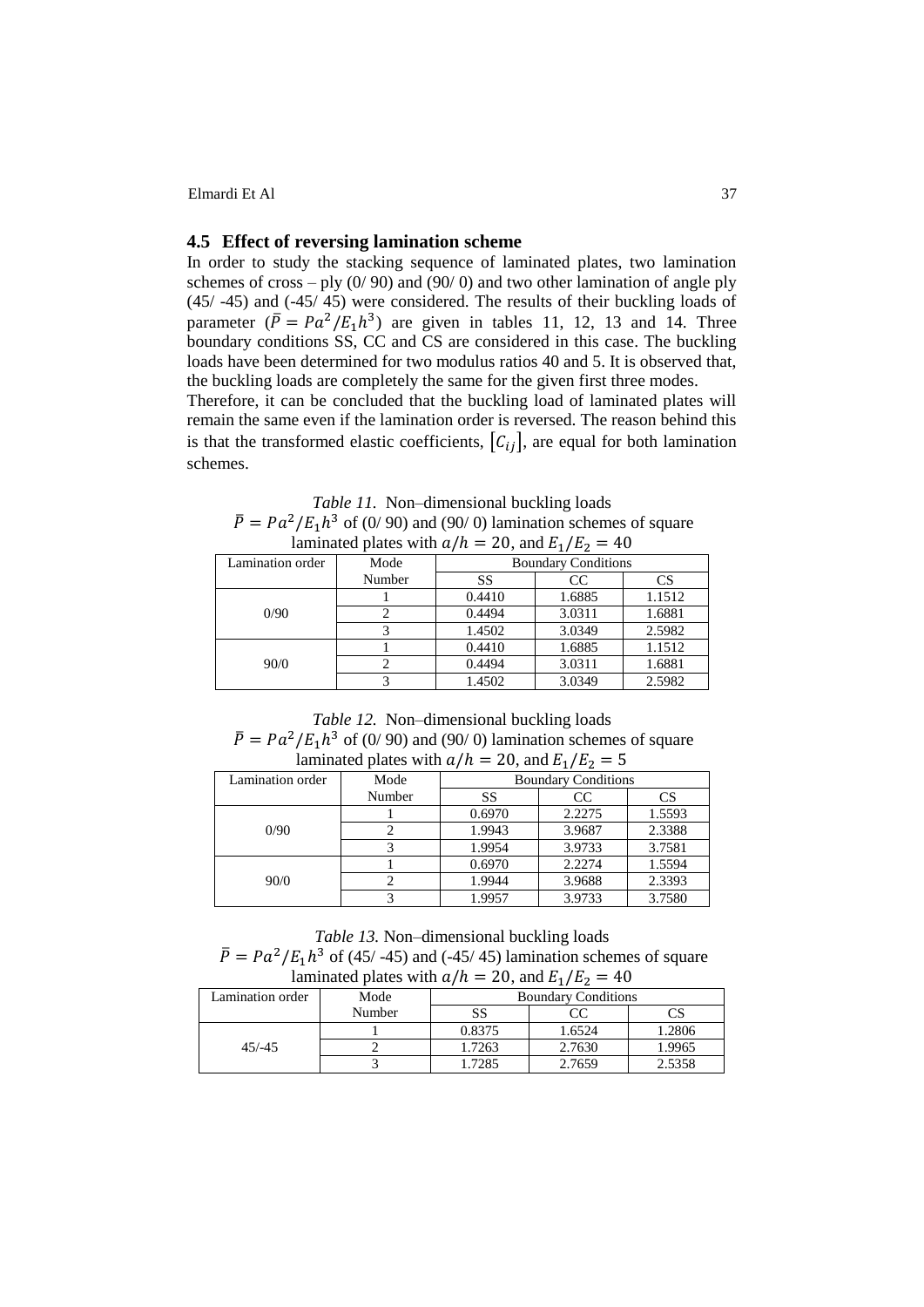| $-45/45$ | 0272<br>U.OJ             | 1.6527 | .2805          |
|----------|--------------------------|--------|----------------|
|          | .7262                    | 2.7631 | 19963          |
|          | .7283<br>$\cdot$ $\cdot$ | 2.7660 | 5255<br>درد. ۷ |

*Table 14.* Non–dimensional buckling loads  $\overline{P} = Pa^2/E_1h^3$  of (45/ -45) and (-45/ 45) lamination schemes of square

| laminated plates with $a/h = 20$ , and $E_1/E_2 = 5$ |  |
|------------------------------------------------------|--|
|------------------------------------------------------|--|

| Lamination order | Mode   | <b>Boundary Conditions</b> |        |        |  |  |  |
|------------------|--------|----------------------------|--------|--------|--|--|--|
|                  | Number | SS                         | CC     | CS     |  |  |  |
|                  |        | 0.9907                     | 2.2010 | 1.6553 |  |  |  |
| $45/-45$         |        | 2.1995                     | 3.7613 | 2.5668 |  |  |  |
|                  |        | 2.2015                     | 3.7652 | 2.4640 |  |  |  |
|                  |        | 0.9908                     | 2.2010 | 1.6553 |  |  |  |
| $-45/45$         |        | 2.1995                     | 3.7613 | 2.5671 |  |  |  |
|                  |        | 2.2015                     | 3.7652 | 3.4636 |  |  |  |

#### **4.6 Effect of boundary conditions**

The type of boundary support is an important factor in determining the buckling loads of a plate along with other factors such as aspect ratio, modulus ratio, ... etc.

Three sets of boundary conditions, namely simply – simply supported (SS), clamped – clamped  $(CC)$ , and clamped – simply supported  $(CS)$  were considered in this study.

The variations of buckling load,  $\overline{P}$  with the mode number for thin ( $a/h =$ 20) symmetrically loaded laminated cross  $-$  ply (0/90/90/0) plate with modulus ratio  $(E_1/E_2 = 5)$  were computed and the results are given in table 15 and figure 12.

It is observed that, for all cases the buckling load increases with the mode number but at different rates depending on whether the plate is simply supported, clamped or clamped – simply supported. The buckling load is a minimum when the plate is simply supported and a maximum when the plate is clamped. Because of the rigidity of clamped boundary condition, the buckling load is higher than in simply supported boundary condition. It is also observed that as the mode number increases, the plate needs additional support.

| $\frac{1}{2}$<br>$= 0, \text{ and } 0 \mid \textit{1} \mid \textit{2}$ |                            |        |        |  |  |  |  |  |
|------------------------------------------------------------------------|----------------------------|--------|--------|--|--|--|--|--|
| Mode                                                                   | <b>Boundary Conditions</b> |        |        |  |  |  |  |  |
| Number                                                                 | SS                         | CC     | СS     |  |  |  |  |  |
|                                                                        | 0.6972                     | 2.1994 | 1.8225 |  |  |  |  |  |
|                                                                        | 1.2552                     | 2.5842 | 2.0097 |  |  |  |  |  |
|                                                                        | 2.4284                     | 4.1609 | 2.7116 |  |  |  |  |  |
|                                                                        | 2.6907                     | 4.7431 | 4.3034 |  |  |  |  |  |
|                                                                        | 2.7346                     | 5.0168 | 4.4536 |  |  |  |  |  |

*Table 15.* The first five non-dimensional buckling loads  $\overline{P} = P a^2 / E_1 h^3$  of symmetric (0/90/90/0) square laminated plates with  $a/h = 20$ , and  $E_1/E_2 = 5$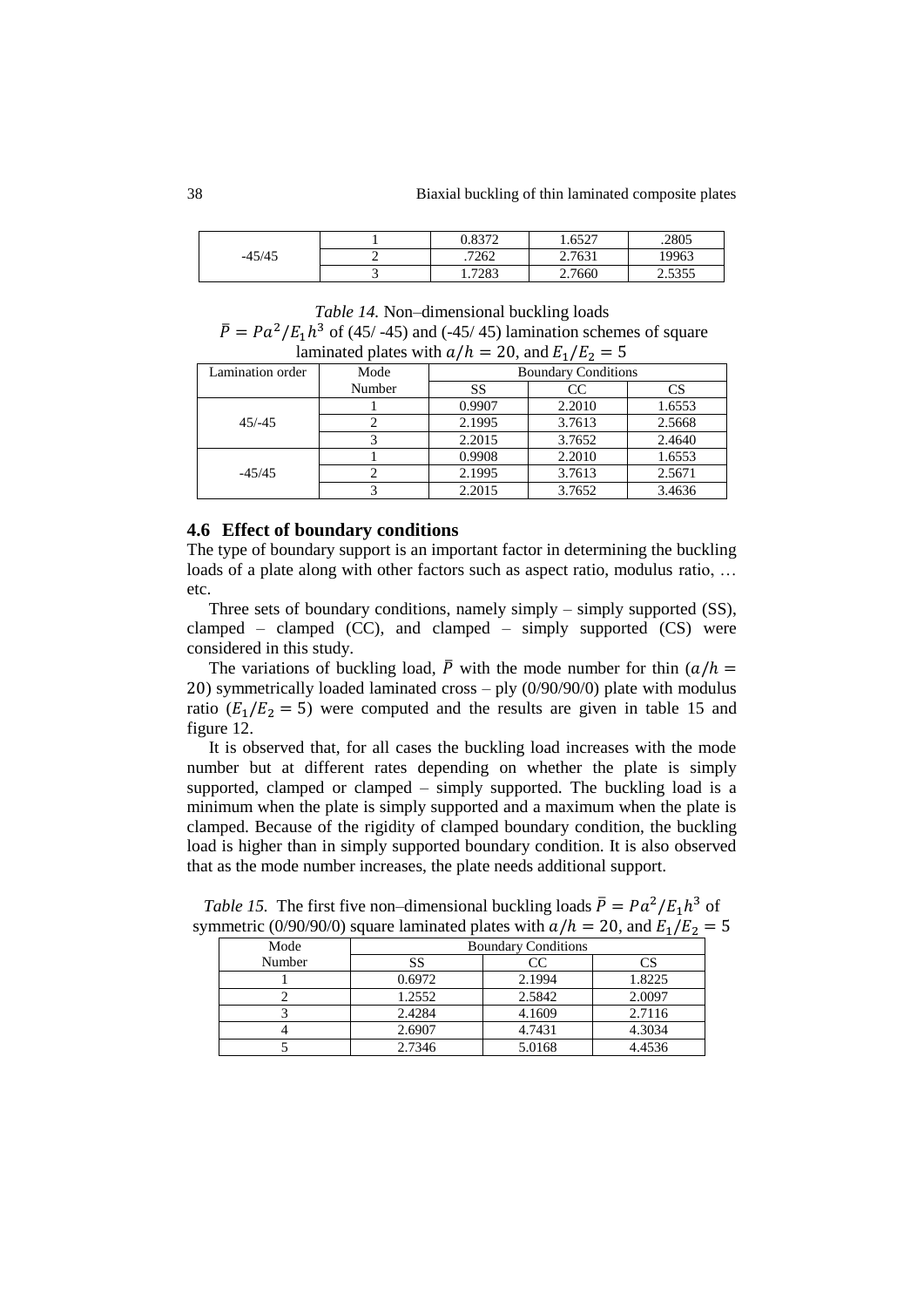

*Figure 12.* Effect of boundary conditions

### **5 CONCLUSIONS**

A Fortran program based on finite elements (FE) has been developed for buckling analysis of thin rectangular laminated plates using classical laminated plate theory (CLPT). The problem of buckling loads of generally layered composite plates has been studied. The problem is analyzed and solved using the energy approach, which is formulated by a finite element model. In this method, quadrilateral elements are applied utilizing a four noded model. Each element has three degrees of freedom at each node. The degrees of freedom are: lateral displacement (*w*), and rotation ( $\phi$ ) and ( $\psi$ ) about the x and y axes respectively. To verify the accuracy of the present technique, buckling loads are evaluated and validated with other works available in the literature. Further comparisons were carried out and compared with the results obtained by the ANSYS package and the experimental result. The good agreement with available data demonstrates the reliability of finite element method used.

The finite element model has been formulated to compute the buckling loads of laminated plates with rectangular cross – section and to study the effects of lamination scheme, aspect ratio, material anisotropy, fiber orientation of layers, reversed lamination scheme and boundary conditions on the non – dimensional critical buckling loads of laminated composite plates. Finally, a series of new results have been presented. These results show the following:

- 1. The symmetric laminate is stiffer than the anti symmetric one. This phenomenon is caused by coupling between bending and stretching which lowers the buckling loads of symmetric laminate.
- 2. The buckling load is highly influenced by the end support. The buckling load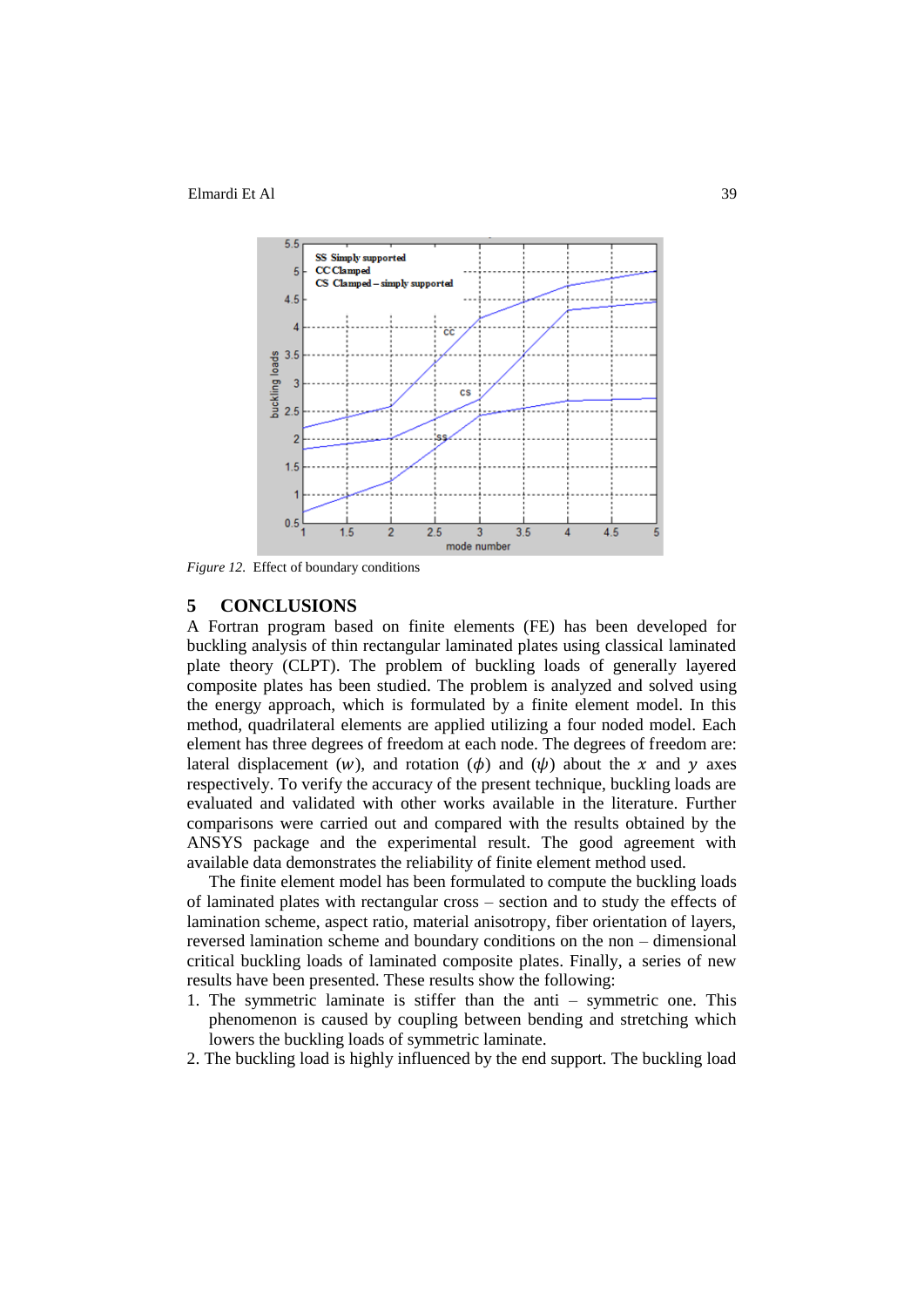of the quasi – isotropic  $(0/445/45/90)$  rectangular composite plate with clamped – clamped type boundary condition is 1.5 times higher than the buckling load of the composite plate with clamped – simply supported (CS) type boundary condition, and more than 3 times of simply – simply supported (SS) type boundary condition.

- 3. The buckling load increases continuously with increasing aspect ratio, but the rate of increase is not uniform. This may be due to the effect of bending – extensional twisting stiffness which increases the critical load.
- 4. As the plate becomes more restrained, its resistance to buckling increases. The reason is that the structural stiffness reduces due to its constraints.
- 5. The buckling load decreases with increase in modulus ratio. It is also observed that the variation of buckling load becomes almost constant for higher values of elastic modulus. This may be attributed to the coupling effect which increases with the increasing degree of anisotropy.
- 6. The curves of simply simply supported (SS) boundary conditions show maximum value of buckling load at  $\theta = 45^{\circ}$ . However, this trend is different for a plate under clamped – clamped (CC) boundary conditions which show minimum load at  $\theta = 45^{\circ}$ . For clamped – simply supported, it is observed that the buckling load decreases continuously with  $\theta$ . This may be due to the total and partial fixed rotation  $\phi$  and  $\psi$  in the two later cases.
- 7. The buckling load of laminated plates will remain the same even if the lamination order is reversed. The reason behind this is that the transformed elastic coefficients,  $[C_{ij}]$ , are equal for both lamination schemes.
- 8. The buckling load increases with the mode number but at different rates depending on whether the plate is simply supported (SS), clamped (CC) or clamped – simply supported. The buckling load is a minimum when the plate is simply supported and a maximum when the plate is clamped. Because of the rigidity of clamped boundary condition, the buckling load is higher than in simply supported boundary condition. It is also observed that as the mode number increases, the plate needs additional support.

### **ACKNOWLEDGMENTS**

The authors would like to acknowledge with deep thanks and profound gratitude Mr. Osama Mahmoud of Daniya Center for Publishing and Printing Services, Atbara, who spent many hours in editing,  $re -$  editing of the manuscript in compliance with the standard format of International Journal of Bridge Engineering (IJBE) Journal.

#### **REFERENCES**

- [1] David Roylance, 'An introduction to composite materials', Department of material science and engineering, Massachusetts Institute of Technology, Cambridge; (2000).
- [2] Stephen W. Tsai, Thomas Hahn H., 'introduction to composite materials', Technomic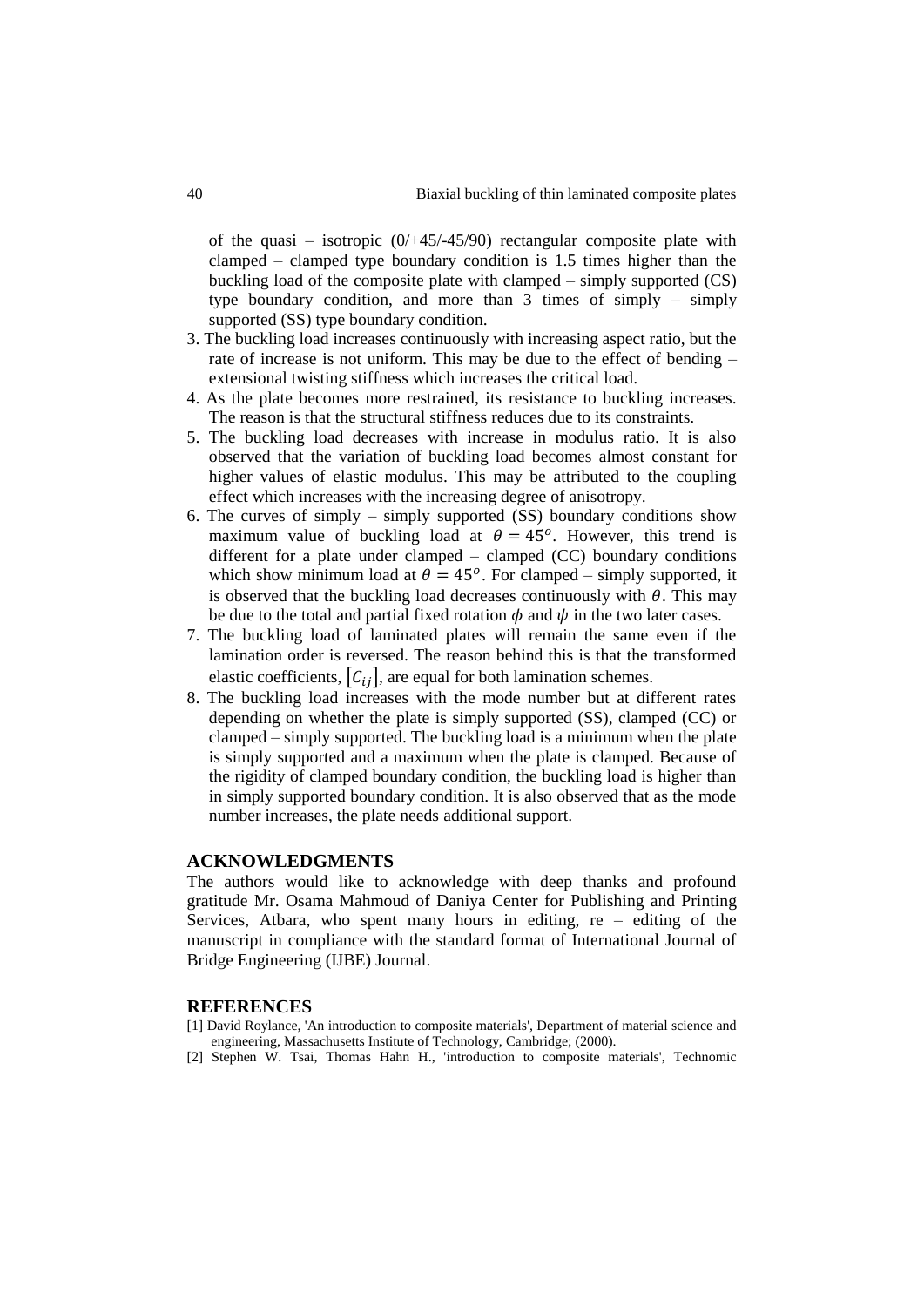publishing company; (1980).

- [3] Turvey G.J., Marshall I.H., 'buckling and post buckling of composite plates', Great Britain, T.J. press Ltd, Padstow, Cornwall; (1995).
- [4] Mahmoud Yassin Osman and Osama Mohammed Elmardi Suleiman, ' Free Vibration Analysis of Laminated Composite Beams using Finite Element Method ', International Journal of Engineering Research and Advanced Technology (I JERAT), Volume 3, Issue 2; February (2017): PP.  $(5 - 22)$ .
- [5] Mahmoud Yassin Osman and Osama Mohammed Elmardi Suleiman, ' Free Vibration of Laminated Plates ', International Journal of Engineering Research and Advanced Technology (IJERAT), Volume 3, Issue 4; April (2017): PP. (31 – 47).
- [6] Mahmoud Yassin Osman and Osama Mohammed Elmardi Suleiman, ' Large Deflection of Composite Beams ', International Journal of Engineering Research and Advanced Technology (IJERAT), Volume 3, Issue 3; March (2017): PP. (26 – 39).
- [7] Osama Mohammed Elmardi Suleiman et al., ' Free Vibration Analysis of Composite Laminated Beams ', International Journal of Engineering Research and Advanced Technology (IJERAT), Volume 3, Issue 10; October (2017): PP. (31 – 47).
- [8] Turvey G.J., Marshall I.H.,' Buckling and post buckling of composite plates', London: Chapman and Hall; (1995).
- [9] Singer J., Arbocz J., Weller T.,' Buckling experiments: Experimental methods in buckling of thin walled strictures', vol.1, New York: John Willey and sons ;( 1998).
- [10] Singer J., Arbocz J., Wetter T.,' buckling experiments: Experimental methods in buckling of thin walled structures: shells, Built up structures, composites and additional topics', vol.2., New York: John Willey and Sons; (2002).
- [11] Mahmoud Yassin Osman and Osama Mohammed Elmardi Suleiman, 'Buckling analysis of thin laminated composite plates using finite element method', International Journal of Engineering Research and Advanced Technology (I JERAT), Volume 3, Issue 3; March  $(2017)$ : PP.  $(1 - 18)$ .
- [12] J. N. Reddy, 'Mechanics of laminated composite plates and shells, theory and analysis', second edition, CRC press, Washington; (2004).

### **APPENDICES**

#### **Appendix (A)**

The transformed material properties are:

$$
C_{11} = C'_{11} \cos^{4} \theta + C'_{22} \sin^{4} \theta + 2(C'_{12} + 2C'_{66}) \sin^{2} \theta \cos^{2} \theta
$$
  
\n
$$
C_{12} = (C'_{11} + C'_{22} - 4C'_{66}) \sin^{2} \theta \cos^{2} \theta + C^{1}_{12} (\cos^{4} \theta + \sin^{4} \theta)
$$
  
\n
$$
C_{22} = C'_{11} \sin^{4} \theta + C'_{22} \cos^{4} \theta + 2(C'_{12} + 2C'_{66}) \sin^{2} \theta \cos^{2} \theta
$$
  
\n
$$
C_{16} = (C'_{11} - C'_{12} - 2C'_{66}) \cos^{3} \theta \sin \theta - (C'_{22} - C'_{12} - 2C'_{66}) \sin^{3} \theta \cos \theta
$$
  
\n
$$
C_{26} = (C'_{11} - C'_{12} - 2C'_{66}) \cos \theta \sin^{3} \theta - (C'_{22} - C'_{12} - 2C'_{66}) \sin \theta \cos^{3} \theta
$$
  
\n
$$
C_{66} = (C'_{11} + C'_{22} - 2C'_{12} - 2C'_{66}) \sin^{2} \theta \cos^{2} \theta + C'_{66} (\sin^{4} \theta + \cos^{4} \theta)
$$
  
\nwhere  $C'_{11} = \frac{E_{1}}{1 - V_{12}V_{21}}$ ,  $C'_{22} = \frac{E_{2}}{1 - V_{12}V_{21}}$ ,  $C'_{12} = \frac{V_{12} E_{2}}{1 - V_{12}V_{21}}$ ,  $C'_{16} = G_{12}$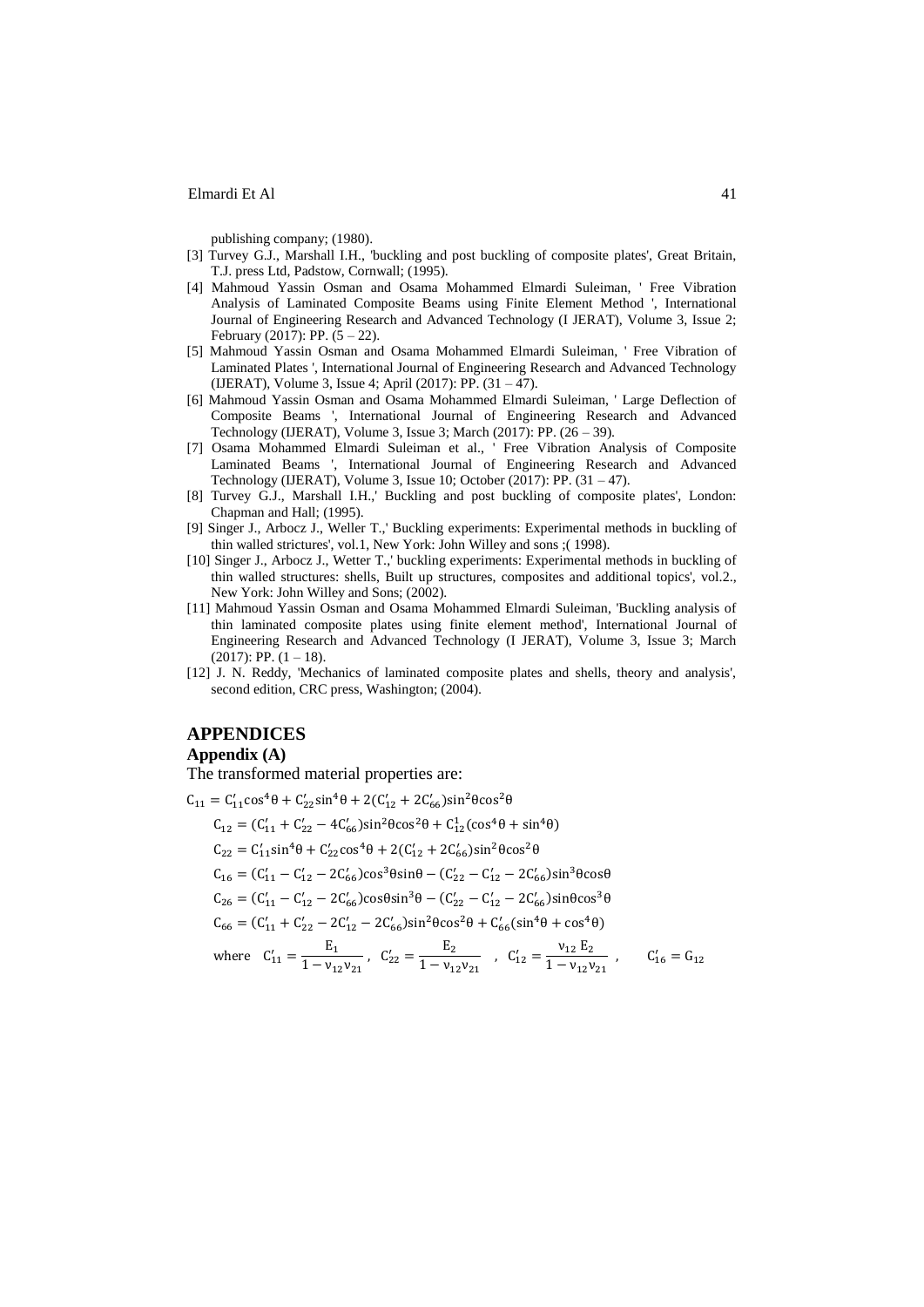# **Appendix (B)**

|                |                |      |      |                |      | $a_{i,j}/8$    |                |                |                |                |                |              |
|----------------|----------------|------|------|----------------|------|----------------|----------------|----------------|----------------|----------------|----------------|--------------|
| 1              | i.1            | i,2  | i,3  | i,4            | i, 5 | i, 6           | i,7            | i, 8           | i,9            | i, 10          | i, 11          | i, 12        |
| $N_i$          |                |      |      |                |      |                |                |                |                |                |                |              |
| $N_1$          | 2              | $-3$ | 3    | $\Omega$       | $-4$ | $\overline{0}$ | 1              | $\theta$       | $\theta$       | $-1$           | 1              |              |
| $N_2$          | 1              | $-1$ | 1    | $-1$           | $-1$ | $\overline{0}$ | 1              | $-1$           | $\overline{0}$ | $\overline{0}$ | 1              | $\mathbf{0}$ |
| $N_3$          | $-1$           | 1    | $-1$ | $\Omega$       | 1    | 1              | $\overline{0}$ | $\theta$       | $-1$           | $\mathbf{1}$   | $\overline{0}$ | $-1$         |
| $N_4$          | 2              | $-3$ | $-3$ | $\Omega$       | 4    | $\overline{0}$ | 1              | $\theta$       | $\overline{0}$ | 1              | $-1$           | $-1$         |
| N <sub>5</sub> | 1              | $-1$ | $-1$ | $-1$           | 1    | $\mathbf{0}$   | 1              | 1              | $\overline{0}$ | $\overline{0}$ | $-1$           | $\theta$     |
| $N_6$          | 1              | $-1$ | $-1$ | $\theta$       | 1    | $-1$           | $\overline{0}$ | $\overline{0}$ | 1              | 1              | $\overline{0}$ | $-1$         |
| N <sub>7</sub> | 2              | 3    | 3    | $\overline{0}$ | 4    | $\mathbf{0}$   | $-1$           | $\theta$       | $\theta$       | $-1$           | $-1$           | $-1$         |
| $N_8$          | $-1$           | $-1$ | $-1$ | 1              | $-1$ | $\overline{0}$ | 1              | 1              | $\theta$       | $\overline{0}$ | 1              | $\theta$     |
| $N_{q}$        | $-1$           | $-1$ | $-1$ | $\Omega$       | $-1$ | 1              | $\overline{0}$ | $\theta$       | 1              | 1              | $\overline{0}$ | 1            |
| $N_{10}$       | $\overline{c}$ | 3    | $-3$ | $\Omega$       | $-4$ | $\overline{0}$ | $-1$           | $\theta$       | $\theta$       | 1              | 1              |              |
| $N_{11}$       | $-1$           | $-1$ | 1    | 1              | 1    | $\overline{0}$ | 1              | $-1$           | $\theta$       | $\overline{0}$ | $-1$           | $\theta$     |
| $N_{12}$       | 1              | 1    | $-1$ | $\Omega$       | $-1$ | $-1$           | $\overline{0}$ | $\overline{0}$ | $-1$           | 1              | $\overline{0}$ | 1            |

# **Appendix (C)**

The integrals in equations (13) and (14) are given in nondimensional form as follows (limits of integration  $r, s = -1$  to 1):

$$
\iint \frac{\partial^2 N_i}{\partial x^2} \frac{\partial^2 N_j}{\partial x^2} dx dy = \frac{4h_y}{h_x^3} \iint \frac{\partial^2 N_i}{\partial r^2} \frac{\partial^2 N_j}{\partial r^2} dr ds
$$
  
\n
$$
= \frac{4n^3}{mR} \left( 16a_{i,4}a_{j,4} + 48a_{i,7}a_{j,7} + 16a_{i,8}a_{j,8}/3 + 16a_{i,11}a_{j,11} \right)
$$
  
\n
$$
\iint \frac{\partial^2 N_i}{\partial y^2} \frac{\partial^2 N_j}{\partial y^2} dx dy = \frac{4h_x}{h_y^3} \iint \frac{\partial^2 N_i}{\partial s^2} \frac{\partial^2 N_j}{\partial s^2} dr ds
$$
  
\n
$$
= \frac{4m^3R^3}{n} \left( 16a_{i,6}a_{j,6} + 16a_{i,9}a_{j,9}/3 + 48a_{i,10}a_{j,10} + 16a_{i,12}a_{j,12} \right)
$$
  
\n
$$
\iint \frac{\partial^2 N_i}{\partial x^2} \frac{\partial^2 N_j}{\partial y^2} dx dy = \frac{4}{h_y h_x} \iint \frac{\partial^2 N_i}{\partial r^2} \frac{\partial^2 N_j}{\partial s^2} dr ds
$$
  
\n
$$
= 4mnR \left( 16a_{i,4}a_{j,6} + 16a_{i,7}a_{j,9} + 16a_{i,8}a_{j,10} + 16a_{i,11}a_{j,12} \right)
$$
  
\n
$$
\iint \frac{\partial^2 N_i}{\partial y^2} \frac{\partial^2 N_j}{\partial x^2} dx dy = \frac{4}{h_y h_x} \iint \frac{\partial^2 N_i}{\partial s^2} \frac{\partial^2 N_j}{\partial r^2} dr ds
$$
  
\n
$$
= 4mnR \left( 16a_{i,6}a_{j,4} + 16a_{i,9}a_{j,7} + 16a_{i,10}a_{j,8} + 16a_{i,12}a_{j,11} \right)
$$
  
\n
$$
\iint \frac{\partial^2 N_i}{\partial x \partial y
$$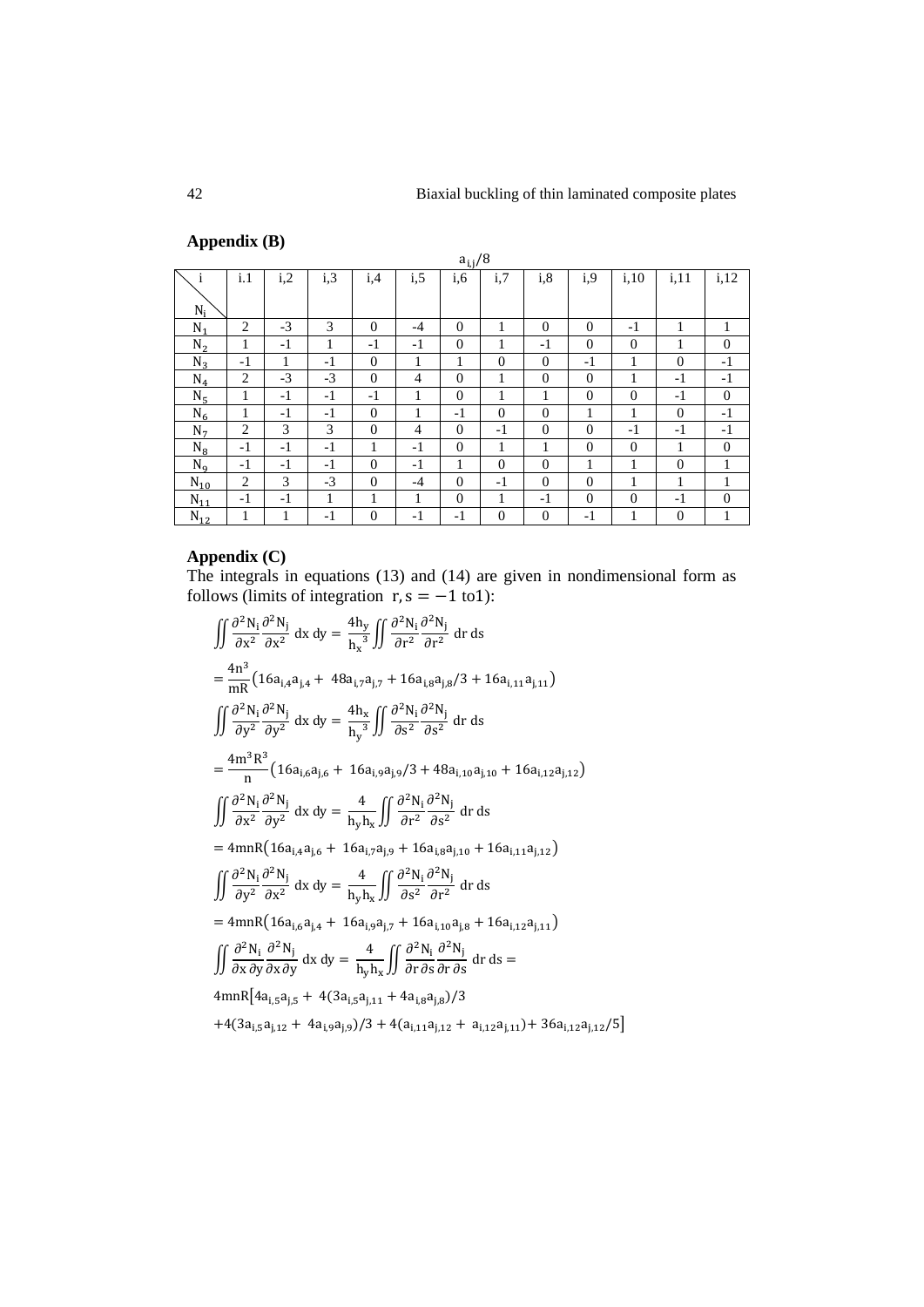$$
\iint \frac{\partial N_i}{\partial x} \frac{\partial N_j}{\partial x} dx dy = \frac{h_y}{h_x} \iint \frac{\partial N_i}{\partial r} \frac{\partial N_j}{\partial r} dr ds
$$
\n
$$
= \frac{n}{mR} [4a_{i,2}a_{j,2} + 4(3a_{i,2}a_{j,7} + 4a_{i,4}a_{j,4} + 3a_{i,7}a_{j,2})/3
$$
\n
$$
+ 4(a_{i,2}a_{j,9} + a_{i,5}a_{j,5} + a_{i,9}a_{j,2})/3 + 4(3a_{i,5}a_{j,11} + 3a_{i,7}a_{j,9} + 4a_{i,8}a_{j,8}
$$
\n
$$
+ 3a_{i,9}a_{j,7} + 3a_{i,11}a_{j,5})/9 + 4(a_{i,5}a_{j,12} + a_{i,9}a_{j,9} + a_{i,12}a_{j,5})/5
$$
\n
$$
+ 36a_{i,7}a_{j,7}/5 + 12a_{i,11}a_{j,11}/5 + 4a_{i,11}a_{j,12} + a_{i,12}a_{j,11})/5 + 4a_{i,12}a_{j,12}/7]
$$
\n
$$
\iint \frac{\partial N_i}{\partial y} \frac{\partial N_j}{\partial y} dx dy = \frac{h_x}{h_y} \iint \frac{\partial N_i}{\partial s} \frac{\partial N_j}{\partial s} dr ds
$$
\n
$$
= \frac{mR}{n} [4a_{i,3}a_{j,3} + 4(a_{i,3}a_{j,8} + a_{i,5}a_{j,5} + a_{i,8}a_{j,3})/3
$$
\n
$$
+ 4(3a_{i,3}a_{j,10} + 4a_{i,6}a_{j,6} + 3a_{i,10}a_{j,3})/3 + 4(3a_{i,5}a_{j,11} + a_{i,8}a_{j,8} + a_{i,11}a_{j,5})/5
$$
\n
$$
+ 4(3a_{i,3}a_{j,10} + 5 + 4a_{i,11}a_{j,12} + a_{i,12}a_{j,11})/5 + 12a_{i
$$